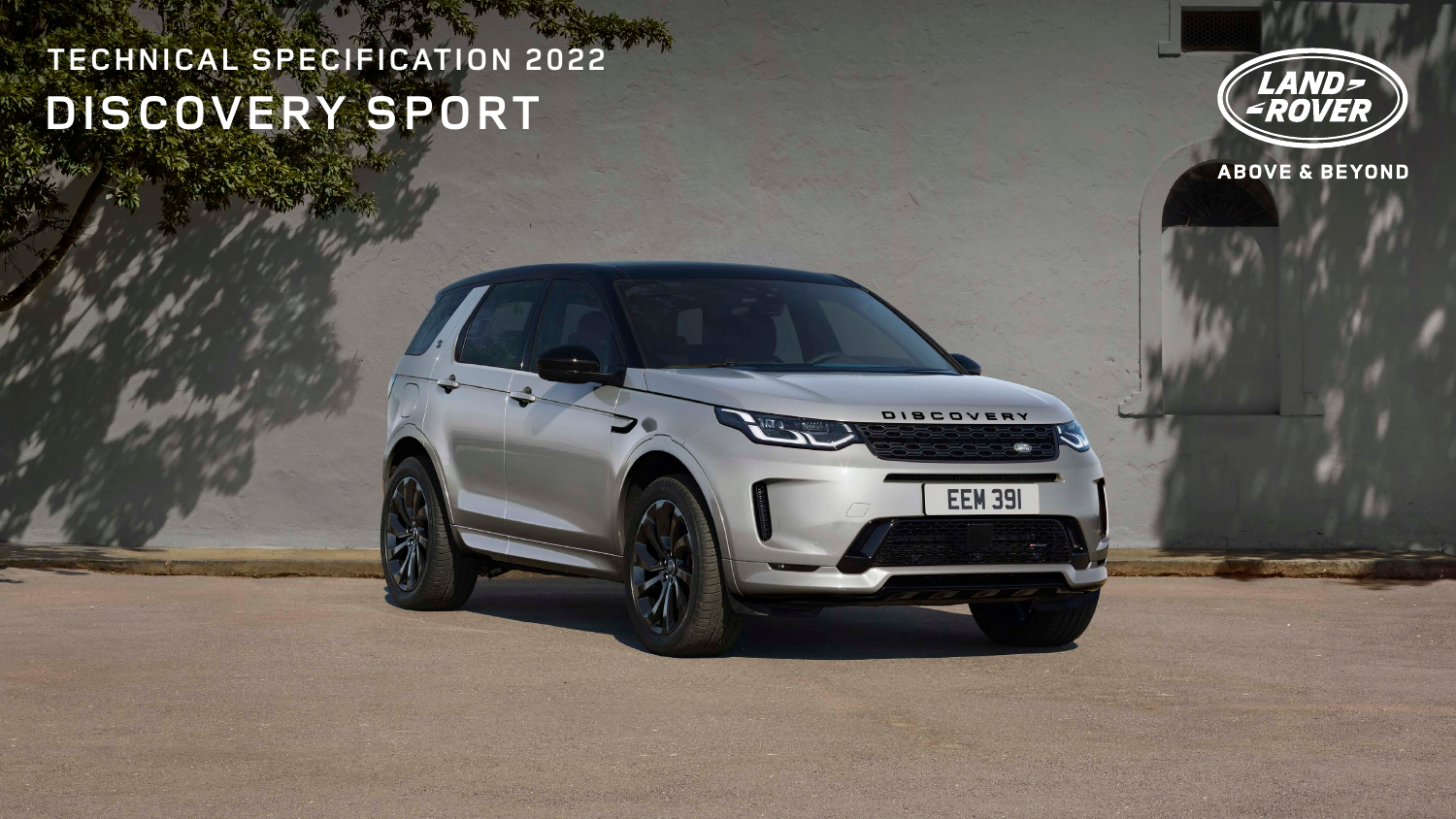# **ENGINES**

You can select from a choice of diesel, petrol and Plug-in Hybrid engines. These engines are designed for clean and efficient combustion. All are equipped with Stop/Start technology and All Wheel Drive engines come with smart regenerative charging.

#### Configure your Discovery Sport at landrover.com

|                                        |                                        |                 | <b>DIESEL</b>                              |                                                                                     |
|----------------------------------------|----------------------------------------|-----------------|--------------------------------------------|-------------------------------------------------------------------------------------|
| <b>POWERTRAIN</b>                      |                                        |                 | D <sub>165</sub>                           | D <sub>165</sub>                                                                    |
| Transmission                           |                                        |                 | Manual                                     | Automatic                                                                           |
| <b>Driveline</b>                       |                                        |                 | Front Wheel Drive (FWD)                    | All Wheel Drive (AWD)                                                               |
| Maximum power (PS / kW / rpm)          |                                        |                 | 163 / 120 / 3.750                          | 163 / 120 / 3.750                                                                   |
| Maximum torque (Nm / rpm)              |                                        |                 | 380 / 1.500-2.500                          | 380 / 1.500-2.500                                                                   |
| Capacity (cc)                          |                                        |                 | 1.997                                      | 1.997                                                                               |
| No. of cylinders / Valves per cylinder |                                        |                 | 4/4                                        | 4/4                                                                                 |
| Cylinder layout                        |                                        |                 | Transverse                                 | Transverse                                                                          |
| Bore / stroke (mm)                     |                                        |                 | 83/92,31                                   | 83/92,31                                                                            |
| Compression ratio (:1)                 |                                        |                 | $16,5+7.0,5$                               | $16,5+7.0,5$                                                                        |
|                                        | FUEL ECONOMY - NEDC EQUIVALENT (NEDC)* |                 | <b>CLASS A</b>                             |                                                                                     |
| Seating                                |                                        |                 | $5/5 + 2$                                  | $5/5 + 2$                                                                           |
|                                        | Urban                                  | $1/100km$ (mpg) | $5,6(50,4)$ / $5,8(48,7)$                  |                                                                                     |
| NEDC <sub>2</sub>                      | Extra Urban                            | $1/100km$ (mpg) | 4,7(60,1)/4,9(57,6)                        |                                                                                     |
| Consumption                            | Combined                               | $1/100km$ (mpg) | 5,0(56,5) / 5,2(54,3)                      | From 6,1 <sup><math>\dagger</math></sup> / From 6,1 <sup><math>\dagger</math></sup> |
|                                        | Urban                                  | g/km            | 148 / 152                                  |                                                                                     |
| NEDC <sub>2</sub><br>$CO2$ Emissions   | Extra Urban                            | g/km            | 123/128                                    |                                                                                     |
|                                        | Combined                               | g/km            | 132/137                                    | From 161 <sup>+</sup> / From 161 <sup>+</sup>                                       |
| <b>FUEL ECONOMY - WLTP**</b>           |                                        |                 |                                            |                                                                                     |
| Seating                                |                                        |                 | $5/5 + 2$                                  | $5/5 + 2$                                                                           |
|                                        | Low                                    | $1/100km$ (mpg) | 7,8-8,3 (36,2-34,0) / 8,1-8,4 (34,9-33,6)  |                                                                                     |
|                                        | Medium                                 | $1/100km$ (mpg) | $6,3-6,8(44,8-41,5)$ / 6,6-7,0 (42,8-40,4) |                                                                                     |
| <b>WLTP</b>                            | High                                   | $1/100km$ (mpg) | 5,5-5,8 (51,4-48,7) / 5,7-5,9 (49,6-47,9)  |                                                                                     |
| Consumption                            | Extra High                             | $1/100km$ (mpg) | $6,6-6,9(42,8-40,9)$ / 6,7-7,1 (42,2-39,8) |                                                                                     |
|                                        | Combined                               | $1/100km$ (mpg) | $6,3-6,7(44,8-42,2)$ / 6,6-6,9 (42,8-40,9) | $\qquad \qquad -$                                                                   |
|                                        | Low                                    | g/km            | 207-217 / 213-221                          | $\qquad \qquad -$                                                                   |
| <b>WLTP</b>                            | Medium                                 | g/km            | 167-178 / 174-183                          | $\overline{\phantom{m}}$                                                            |
|                                        | High                                   | g/km            | 143-152 / 148-155                          |                                                                                     |
| $CO2$ Emissions                        | Extra High                             | g/km            | 171-182 / 176-185                          |                                                                                     |
|                                        | Combined                               | g/km            | 166-176 / 172-180                          |                                                                                     |
|                                        |                                        |                 |                                            |                                                                                     |

| D165                                  |
|---------------------------------------|
| tomatic                               |
| Drive (AWD)                           |
| 120 / 3.750                           |
| 1.500-2.500                           |
| 1.997                                 |
| 4/4                                   |
| nsverse                               |
| /92,31                                |
| $5+$ / $-0,5$                         |
|                                       |
|                                       |
| $/5 + 2$                              |
|                                       |
|                                       |
| $1^{\dagger}$ / From 6,1 <sup>+</sup> |
|                                       |
|                                       |
| $1^+$ / From $161^+$                  |
|                                       |
| $/5 + 2$                              |
|                                       |
|                                       |

#### – Not Available.

Class A (17", 18" and 20" wheels)

\*The figures provided are NEDC2 calculated from official manufacturer's WLTP tests in accordance with EU legislation. For comparison purposes only. Real-world figures may differ.  $CO<sub>2</sub>$  and fuel economy figures may vary according to factors such as driving styles, environmental conditions, load, wheel fitment and accessories fitted. NEDC2 are figures calculated using a Government formula from WLTP figures equivalent to what they would have been under the old NEDC test. The correct tax treatment can then be applied. \*\*The figures provided are as a result of official manufacturer's tests in accordance with EU legislation. For comparison purposes only. Real-world figures may differ.  $CO<sub>2</sub>$  and fuel economy figures may vary according to factors such as driving styles, environmental conditions, load, wheel fitment and

accessories fitted.

† The figures provided are NEDC calculated from official manufacturer's tests. For comparison purposes only. Real-world figures may differ.

Some features on images may vary between optional and standard for different model years and due to the impact of Covid-19, many of our images have not been updated to reflect 23MY specifications. Please refer to the car configurator and additionally consult your local Retailer for detailed 23MY specifications and do not base an order on website imagery alone. Jaguar Land Rover Limited is constantly seeking ways to improve the specification, design and production of its vehicles, parts and accessories and alterations take place continually, and we reserve the right to change without notice.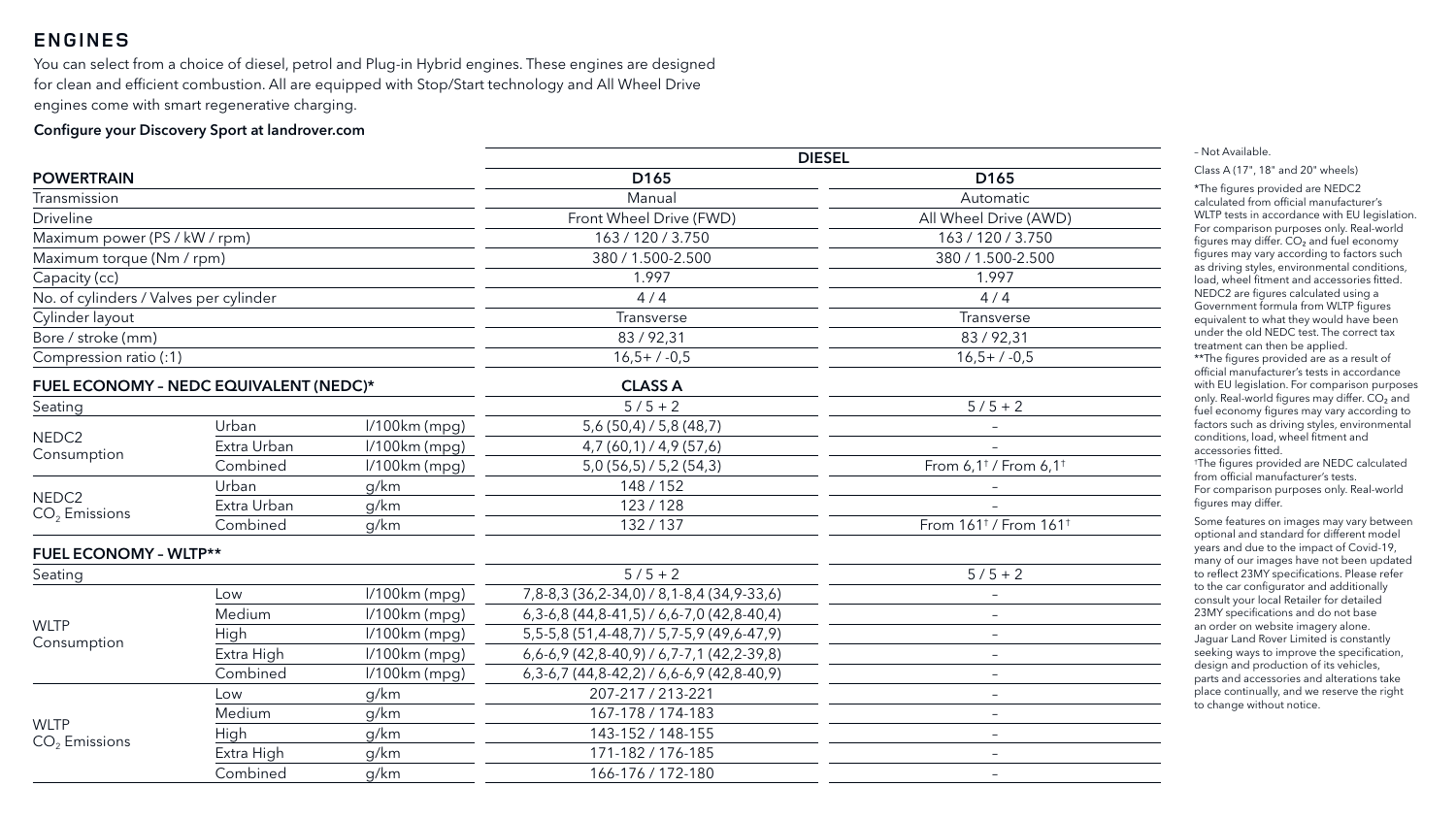|                                                        | <b>DIESEL</b>                                                                                                                  |                                                                                                                                |  |  |
|--------------------------------------------------------|--------------------------------------------------------------------------------------------------------------------------------|--------------------------------------------------------------------------------------------------------------------------------|--|--|
| <b>FUEL ECONOMY - continued</b>                        | D <sub>165</sub>                                                                                                               | D <sub>165</sub>                                                                                                               |  |  |
| Fuel tank capacity - useable litres                    | 65                                                                                                                             | 65                                                                                                                             |  |  |
| Diesel Exhaust Fluid (DEF) - useable litres            | 17                                                                                                                             | 17                                                                                                                             |  |  |
| <b>PERFORMANCE</b>                                     |                                                                                                                                |                                                                                                                                |  |  |
| Seating                                                | $5/5 + 2$                                                                                                                      | $5/5 + 2$                                                                                                                      |  |  |
| Acceleration (secs) 0-100 km/h (0-60 mph)              | 10,4 / 10,8 (9,8 / 10,2)                                                                                                       | 10,2 / 10,6 (9,5 / 9,8)                                                                                                        |  |  |
| Maximum speed km/h (mph)                               | 201 / 200 (125 / 124)                                                                                                          | 195 / 193 (121 / 120)                                                                                                          |  |  |
| <b>BRAKES</b>                                          |                                                                                                                                |                                                                                                                                |  |  |
| Front type                                             | Single Piston, sliding caliper,<br>Vented Discs (17" wheels)<br>Twin piston, sliding caliper,<br>Vented Discs (18"-20" wheels) | Single Piston, sliding caliper,<br>Vented Discs (17" wheels)<br>Twin piston, sliding caliper,<br>Vented Discs (18"-20" wheels) |  |  |
| Front diameter (mm)                                    | 325 (17" wheels) 349 (18"-20" wheels)                                                                                          | 325 (17" wheels) 349 (18"-20" wheels)                                                                                          |  |  |
| Rear type                                              | Single piston, sliding caliper, Solid discs /<br>Single piston, sliding caliper, Vented discs                                  | Single piston, sliding caliper, Solid discs /<br>Single piston, sliding caliper, Vented discs                                  |  |  |
| Rear diameter (mm)                                     | 300 / 325                                                                                                                      | 300 / 325                                                                                                                      |  |  |
| Park brake diameter (mm)                               | 300/325                                                                                                                        | 300/325                                                                                                                        |  |  |
| WEIGHTS (kg)*                                          |                                                                                                                                |                                                                                                                                |  |  |
| Seating                                                | $5/5 + 2$                                                                                                                      | $5/5 + 2$                                                                                                                      |  |  |
| Unladen weight (EU)**                                  | 1.844 / 1.925                                                                                                                  | 1.917 / 1.966                                                                                                                  |  |  |
| Unladen weight (DIN) <sup>+</sup>                      | 1.769/1.850                                                                                                                    | 1.842 / 1.921                                                                                                                  |  |  |
| Gross Vehicle Weight (GVW)                             | 2.440 / 2.640                                                                                                                  | 2.590 / 2.750                                                                                                                  |  |  |
| TOWING (kg)                                            |                                                                                                                                |                                                                                                                                |  |  |
| Seating                                                | $5/5 + 2$                                                                                                                      | $5/5 + 2$                                                                                                                      |  |  |
| Unbraked trailer                                       | 750                                                                                                                            | 750                                                                                                                            |  |  |
| Maximum towing                                         | Up to 1.800                                                                                                                    | Up to 2.200                                                                                                                    |  |  |
| Maximum coupling point (nose weight)                   | 100                                                                                                                            | 100                                                                                                                            |  |  |
| Maximum vehicle and trailer combination                | 4.240 / 4.440                                                                                                                  | 4.790 / 4.950                                                                                                                  |  |  |
| <b>ROOF CARRYING (kg)</b>                              |                                                                                                                                |                                                                                                                                |  |  |
| Maximum roof load (including cross bars) <sup>††</sup> | 75                                                                                                                             | 75                                                                                                                             |  |  |

\*Weights reflect vehicles to standard specifications. Optional extras increase weight.

\*\*Includes a 75kg driver, full fluids

and 90% fuel. † Includes full fluids and 90% fuel.

††Roof carrying load reduced to 60kg when Summer Tyres are fitted.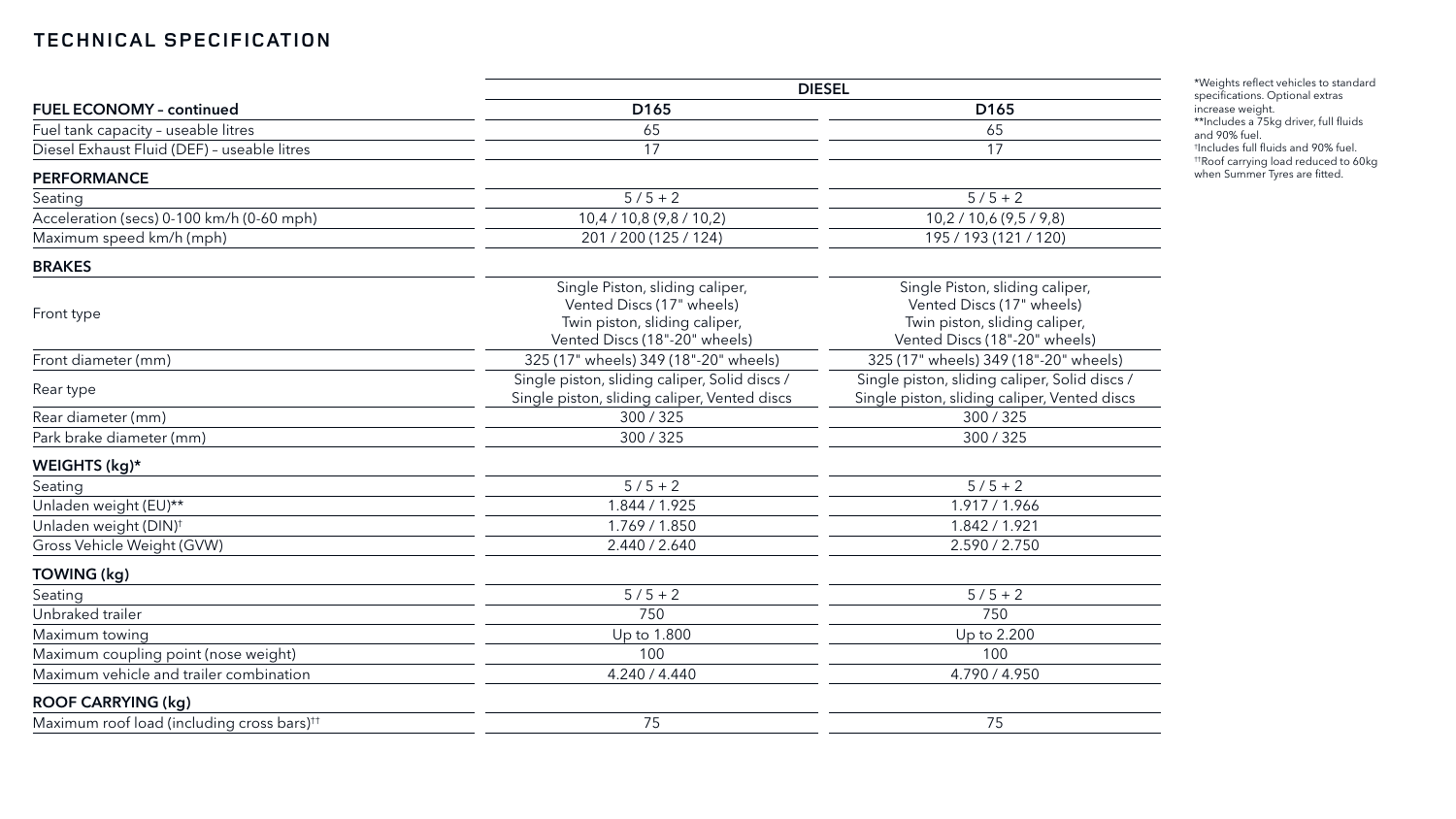|                                           |          |         | <b>DIESEL</b>           |  |  |
|-------------------------------------------|----------|---------|-------------------------|--|--|
| <b>POWERTRAIN</b>                         |          |         | D <sub>200</sub>        |  |  |
| Transmission                              |          |         | Automatic               |  |  |
| <b>Driveline</b>                          |          |         | All Wheel Drive (AWD)   |  |  |
| Maximum power (PS / kW / rpm)             |          |         | 199 / 146 / 3.750-4.000 |  |  |
| Maximum torque (Nm / rpm)                 |          |         | 430 / 1.750-2.500       |  |  |
| Capacity (cc)                             |          |         | 1.997                   |  |  |
| No. of cylinders / Valves per cylinder    |          |         | 4/4                     |  |  |
| Cylinder layout                           |          |         | Transverse              |  |  |
| Bore / stroke (mm)                        |          |         | 83/92,31                |  |  |
| Compression ratio (:1)                    |          |         | $16,5+7-0,5$            |  |  |
| <b>FUEL ECONOMY*</b>                      |          |         |                         |  |  |
| Seating                                   |          |         | $5/5 + 2$               |  |  |
| Consumption                               | Combined | l/100km | From 6,1 / From 6,1     |  |  |
| $CO2$ Emissions                           | Combined | g/km    | From 161 / From 161     |  |  |
| Fuel tank capacity - useable litres       |          |         | 65                      |  |  |
| <b>PERFORMANCE</b>                        |          |         |                         |  |  |
| Seating                                   |          |         | $5/5 + 2$               |  |  |
| Acceleration (secs) 0-100 km/h (0-60 mph) |          |         | 8,6/8,9(8,1/8,3)        |  |  |
| Maximum speed km/h (mph)                  |          |         | 209 / 209 (130 / 130)   |  |  |
|                                           |          |         |                         |  |  |

# **ENGINES**

\*The figures provided are NEDC calculated from official manufacturer's tests. For comparison purposes only. Real-world figures may differ.

 $\sim$ 

<u> 1989 - Johann Barn, amerikansk politiker (</u>

<u> 1989 - Johann Barbara, martxa alemaniar arg</u>

<u> 1989 - Johann Barn, mars ann an t-Amhain an t-Amhain an t-Amhain an t-Amhain an t-Amhain an t-Amhain an t-A</u>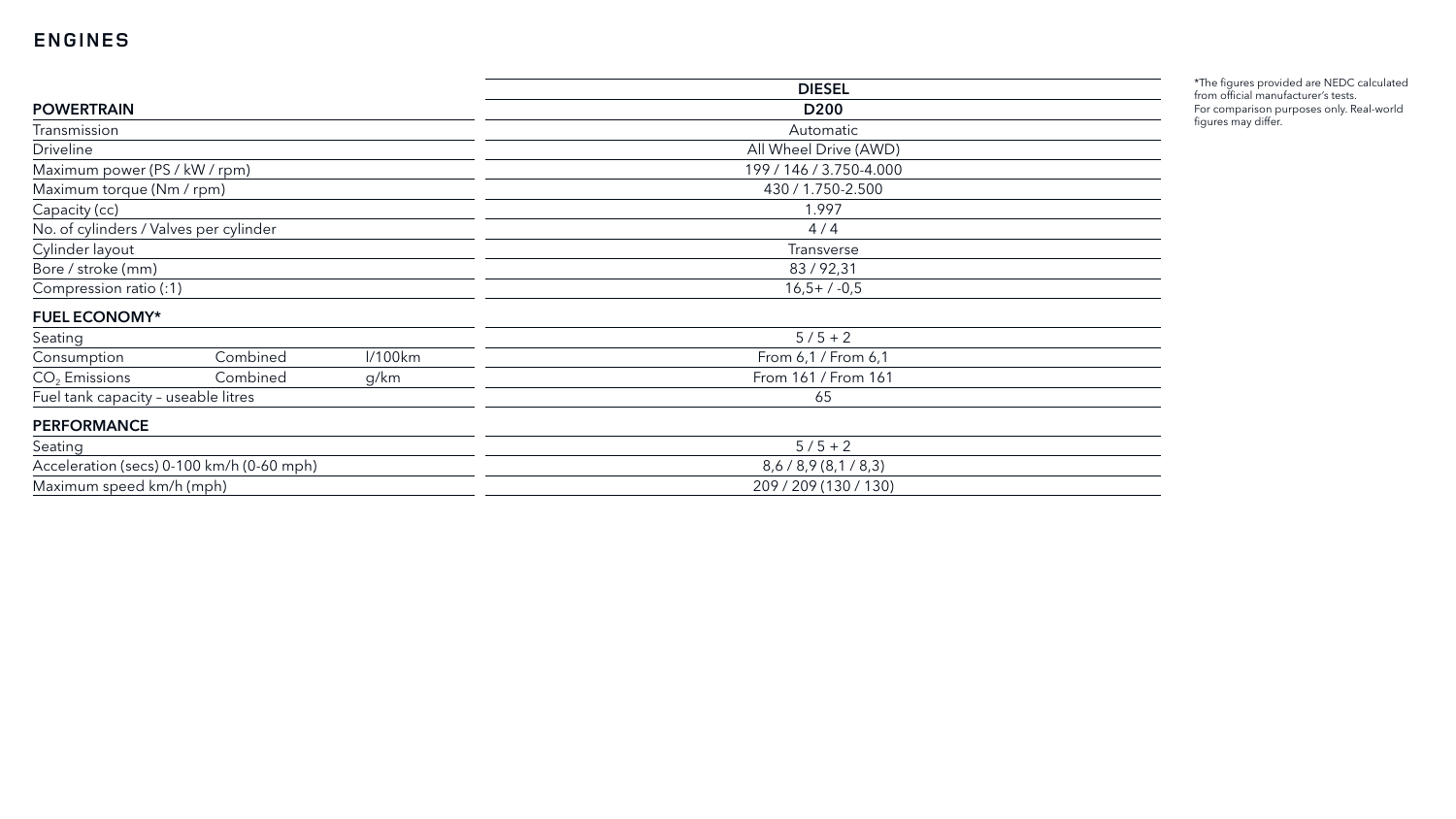|                                                        | <b>DIESEL</b>                                                                                                                                                            |  |  |
|--------------------------------------------------------|--------------------------------------------------------------------------------------------------------------------------------------------------------------------------|--|--|
| <b>BRAKES</b>                                          | D <sub>200</sub>                                                                                                                                                         |  |  |
| Front type                                             | Single Piston, sliding caliper, Vented Discs (17" wheels)                                                                                                                |  |  |
|                                                        | Twin piston, sliding caliper, Vented Discs (18"-21" wheels)                                                                                                              |  |  |
| Front diameter (mm)                                    | 325 (17" wheels) 349 (18"-21" wheels)                                                                                                                                    |  |  |
| Rear type                                              | Single piston, sliding caliper, Vented discs (17" wheels) Single piston, sliding caliper,<br>Solid discs (18"-21" wheels) / Single piston, sliding caliper, Vented discs |  |  |
| Rear diameter (mm)                                     | 325 (17" wheels) 300 (18"-21" wheels) / 325                                                                                                                              |  |  |
| Park brake diameter (mm)                               | 325 (17" wheels) 300 (18"-21" wheels) / 325                                                                                                                              |  |  |
| WEIGHTS $(kg)^*$                                       |                                                                                                                                                                          |  |  |
| Seating                                                | $5/5 + 2$                                                                                                                                                                |  |  |
| Unladen weight (EU)**                                  | 1.917 / 1.996                                                                                                                                                            |  |  |
| Unladen weight (DIN) <sup>†</sup>                      | 1.842 / 1.921                                                                                                                                                            |  |  |
| Gross Vehicle Weight (GVW)                             | 2.590 / 2.750                                                                                                                                                            |  |  |
| TOWING (kg)                                            |                                                                                                                                                                          |  |  |
| Seating                                                | $5/5 + 2$                                                                                                                                                                |  |  |
| Unbraked trailer                                       | 750                                                                                                                                                                      |  |  |
| Maximum towing                                         | Up to 2.200 / Up to 2.200                                                                                                                                                |  |  |
| Maximum coupling point (nose weight)                   | 100                                                                                                                                                                      |  |  |
| Maximum vehicle and trailer combination                | 4.790 / 4.950                                                                                                                                                            |  |  |
| <b>ROOF CARRYING (kg)</b>                              |                                                                                                                                                                          |  |  |
| Maximum roof load (including cross bars) <sup>††</sup> | 75                                                                                                                                                                       |  |  |

\*Weights reflect vehicles to standard specifications. Optional extras increase weight.

\*\*Includes a 75kg driver, full fluids

and 90% fuel. † Includes full fluids and 90% fuel. ††Roof carrying load reduced to 60kg when Summer Tyres are fitted.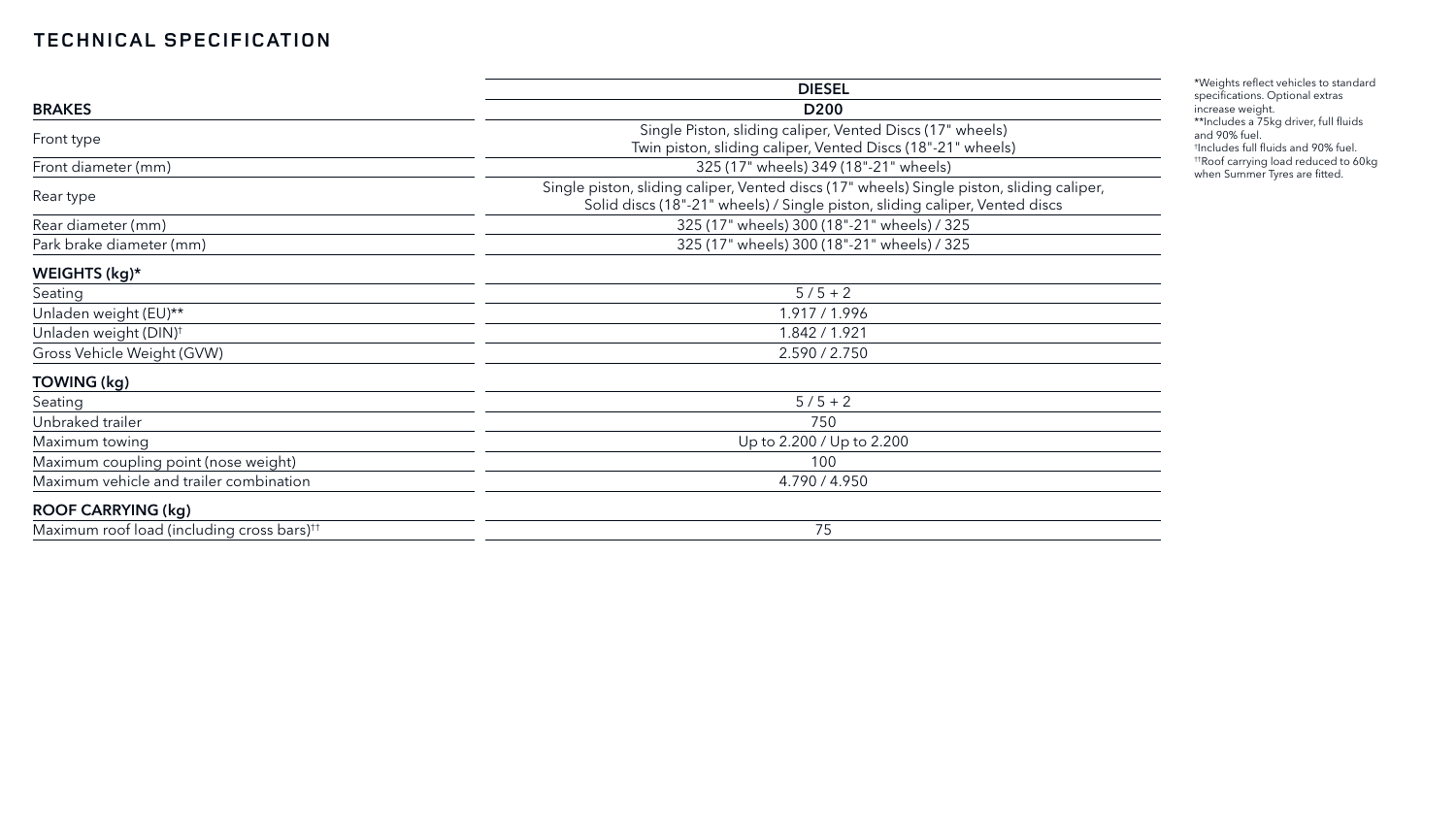|                                         |             |                 |                                                     |                                                           | <b>DIESEL MHEV</b>                             |                                             |
|-----------------------------------------|-------------|-----------------|-----------------------------------------------------|-----------------------------------------------------------|------------------------------------------------|---------------------------------------------|
| <b>POWERTRAIN</b>                       |             |                 |                                                     | D <sub>165</sub>                                          |                                                | D <sub>200</sub>                            |
| Mild Hybrid Electric Vehicle (MHEV)     |             |                 | $\blacksquare$                                      |                                                           | п                                              |                                             |
| Transmission                            |             |                 |                                                     | Automatic                                                 |                                                | Automatic                                   |
| <b>Driveline</b>                        |             |                 |                                                     | All Wheel Drive (AWD)                                     |                                                | All Wheel Drive (AWD)                       |
| Maximum power (PS / kW / rpm)           |             |                 |                                                     | 163 / 120 / 3.750                                         | 204 / 150 / 3.750                              |                                             |
| Maximum torque (Nm / rpm)               |             |                 |                                                     | 380 / 1.500-2.500                                         | 430 / 1.750-2.500                              |                                             |
| Capacity (cc)                           |             |                 |                                                     | 1.997                                                     | 1.997                                          |                                             |
| No. of cylinders / Valves per cylinder  |             |                 |                                                     | 4/4                                                       |                                                | 4/4                                         |
| Cylinder layout                         |             |                 |                                                     | Transverse                                                |                                                | <b>Transverse</b>                           |
| Bore / stroke (mm)                      |             |                 |                                                     | 83/92,31                                                  |                                                | 83/92,31                                    |
| Compression ratio (:1)                  |             |                 |                                                     | $16,5+7.0,5$                                              | $16,5+7.0,5$                                   |                                             |
| FUEL ECONOMY - NEDC EQUIVALENT (NEDC2)* |             | <b>CLASS A</b>  | <b>CLASS B</b>                                      | <b>CLASS A</b>                                            | <b>CLASS B</b>                                 |                                             |
| Seating                                 |             |                 |                                                     | $5/5 + 2$                                                 | $5/5 + 2$                                      |                                             |
| NEDC <sub>2</sub><br>Consumption        | Urban       | l/100km (mpg)   | $6,0(47,1)$ / 6,2 (45,6)                            | $6,2(45,6)$ / 6,3 $(44,8)$                                | $6,0(47,1)$ / 6,2 (45,6)                       | $6,2(45,6)$ / 6,3 (44,8)                    |
|                                         | Extra Urban | $1/100km$ (mpg) | $4,9(57,6)$ / 5,0 (56,5)                            | $5,1(55,4)$ / 5,2 $(54,3)$                                | $4,9(57,6)$ / 5,0 (56,5)                       | $5,1(55,4)$ / 5,2 $(54,3)$                  |
|                                         | Combined    | l/100km (mpg)   | 5,3(53,3)/5,4(52,3)                                 | 5,4(52,3)/5,6(50,4)                                       | 5,3(53,3)/5,4(52,3)                            | 5,4(52,3)/5,6(50,4)                         |
|                                         | Urban       | g/km            | 159/163                                             | 163/167                                                   | 159/163                                        | 163/167                                     |
| NEDC <sub>2</sub><br>$CO2$ Emissions    | Extra Urban | g/km            | 130/132                                             | 134/137                                                   | 130/132                                        | 134/137                                     |
|                                         | Combined    | g/km            | 140/144                                             | 144 / 148                                                 | 140 / 144                                      | 144 / 148                                   |
| <b>FUEL ECONOMY - WLTP**</b>            |             |                 |                                                     |                                                           |                                                |                                             |
| Seating                                 |             |                 |                                                     | $5/5 + 2$                                                 |                                                | $5/5 + 2$                                   |
|                                         | Low         | $1/100km$ (mpg) |                                                     | 7, 5 - 7, 8 (37, 7 - 36, 2) / 7, 7 - 7, 9 (36, 7 - 35, 8) |                                                | 7,5-8,0 (37,7-35,3) / 7,7-8,1 (36,7-34,9)   |
|                                         | Medium      | I/100km (mpg)   | $6, 8-7, 2$ (41, 5-39, 2) / 7, 0-7, 3 (40, 4-38, 7) |                                                           | $6, 8-7, 5(41, 5-37, 7)$ / 7,0-7,6 (40,4-37,2) |                                             |
| <b>WLTP</b><br>Consumption              | High        | l/100km (mpg)   |                                                     | $5,8-6,1(48,7-46,3)$ / 6,0-6,2 (47,1-45,6)                | $5,8-6,4(48,7-44,1)$ / 6,0-6,5 (47,1-43,5)     |                                             |
|                                         | Extra High  | $1/100km$ (mpg) |                                                     | 7,0-7,3 (40,4-38,7) / 7,1-7,4 (40,4-38,2)                 | 7,0-7,6 (40,4-37,2) / 7,1-7,7 (39,8-36,7)      |                                             |
|                                         | Combined    | $1/100km$ (mpg) |                                                     | $6,7-7,0$ (42,2-40,4) / 6,8-7,1 (41,5-39,8)               |                                                | $6,7-7,2$ (42,2-39,2) / 6,8-7,3 (41,5-38,7) |
|                                         | Low         | g/km            |                                                     | 198-205 / 202-208                                         |                                                | 198-210 / 202-212                           |
|                                         | Medium      | g/km            |                                                     | 179-189 / 185-192                                         |                                                | 179-196 / 185-199                           |
| <b>WLTP</b><br>$CO2$ Emissions          | High        | g/km            |                                                     | 153-160 / 156-162                                         |                                                | 153-167 / 156-169                           |
|                                         | Extra High  | g/km            |                                                     | 183-192 / 186-194                                         |                                                | 183-199 / 186-202                           |
|                                         | Combined    | g/km            | 175-183 / 179-186                                   |                                                           | 175-190 / 179-193                              |                                             |

■ Standard.

Class A (17", 18" and 20" wheels) Class B (21" wheels)

\*The figures provided are NEDC2 calculated from official manufacturer's WLTP tests in accordance with EU legislation. For comparison purposes only. Real-world figures may differ. CO<sub>2</sub> and fuel economy figures may vary according to factors such as driving styles, environmental conditions, load, wheel fitment and accessories fitted. NEDC2 are figures calculated using a Government formula from WLTP figures equivalent to what they would have been under the old NEDC test. The correct tax treatment can then be applied. \*\*The figures provided are as a result of official manufacturer's tests in accordance with EU legislation. For comparison purposes only. Real-world figures may differ. CO₂ and fuel economy figures may vary according to factors such as driving styles, environmental conditions, load, wheel fitment and

accessories fitted.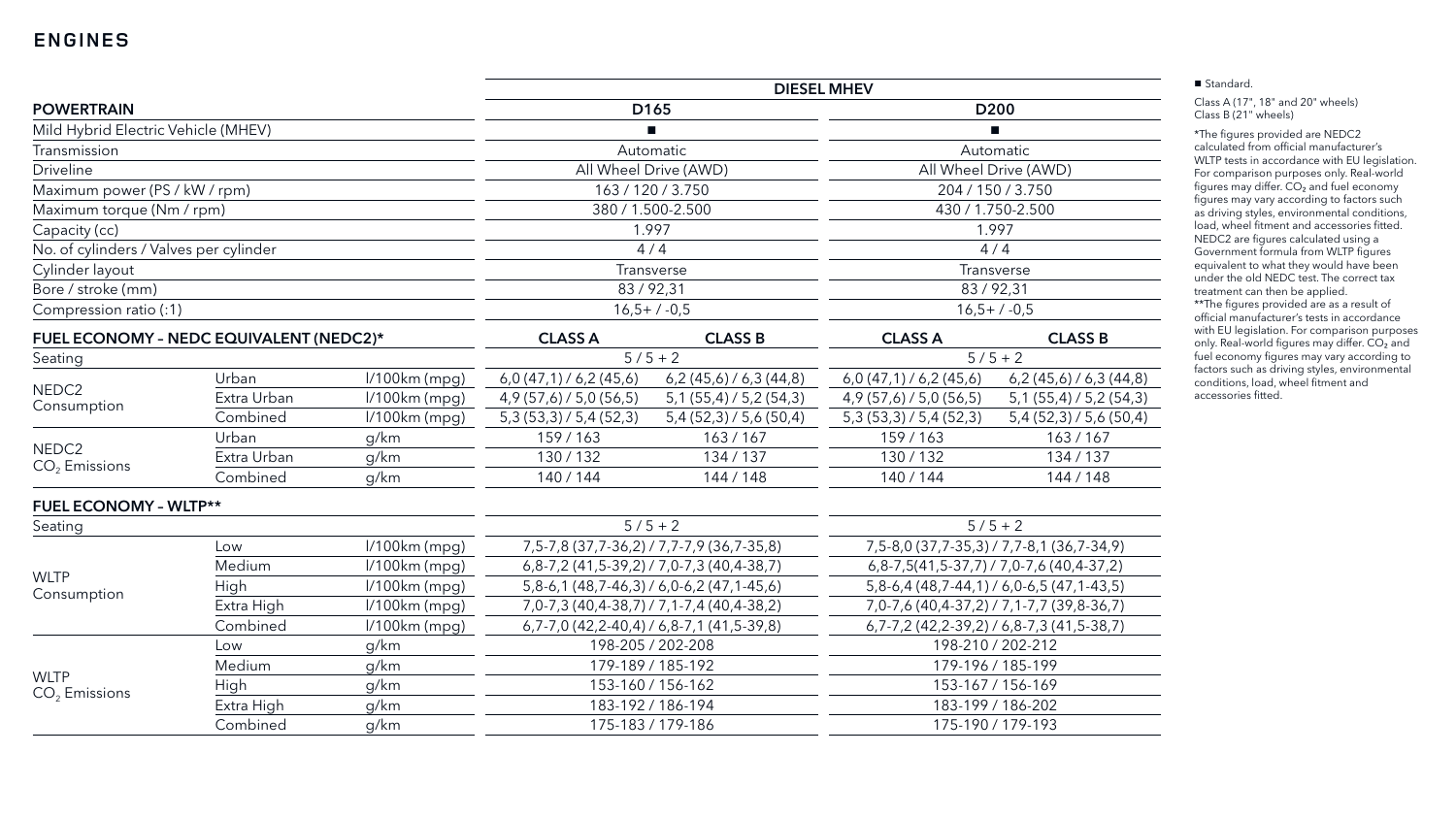|                                                        | <b>DIESEL MHEV</b>                                                                                                             |                                                                                                                                                                                   |  |  |
|--------------------------------------------------------|--------------------------------------------------------------------------------------------------------------------------------|-----------------------------------------------------------------------------------------------------------------------------------------------------------------------------------|--|--|
| <b>FUEL ECONOMY - continued</b>                        | D <sub>165</sub>                                                                                                               | D <sub>200</sub>                                                                                                                                                                  |  |  |
| Fuel tank capacity - useable litres                    | 65                                                                                                                             | 65                                                                                                                                                                                |  |  |
| Diesel Exhaust Fluid (DEF) - useable litres            | 17                                                                                                                             | 17                                                                                                                                                                                |  |  |
| <b>PERFORMANCE</b>                                     |                                                                                                                                |                                                                                                                                                                                   |  |  |
| Seating                                                | $5/5 + 2$                                                                                                                      | $5/5 + 2$                                                                                                                                                                         |  |  |
| Acceleration (secs) 0-100 km/h (0-60 mph)              | 10,2 / 10,6 (9,5 / 9,8)                                                                                                        | 8,6/8,9(8,1/8,3)                                                                                                                                                                  |  |  |
| Maximum speed km/h (mph)                               | 195 / 193 (121 / 120)                                                                                                          | 209 / 209 (130 / 130)                                                                                                                                                             |  |  |
| <b>BRAKES</b>                                          |                                                                                                                                |                                                                                                                                                                                   |  |  |
| Front type                                             | Single Piston, sliding caliper,<br>Vented Discs (17" wheels)<br>Twin piston, sliding caliper,<br>Vented Discs (18"-20" wheels) | Single Piston, sliding caliper,<br>Vented Discs (17" wheels)<br>Twin piston, sliding caliper,<br>Vented Discs (18"-21" wheels)                                                    |  |  |
| Front diameter (mm)                                    | 325 (17" wheels) 349 (18"-20" wheels)                                                                                          | 325 (17" wheels) 349 (18"-21" wheels)                                                                                                                                             |  |  |
| Rear type                                              | Single piston, sliding caliper,<br>Solid discs / Single piston, sliding caliper,<br>Vented discs                               | Single piston, sliding caliper,<br>Vented discs (17" wheels)<br>Single piston, sliding caliper,<br>Solid discs (18"-21" wheels) /<br>Single piston, sliding caliper, Vented discs |  |  |
| Rear diameter (mm)                                     | 300/325                                                                                                                        | 325 (17" wheels) 300 (18"-21" wheels) / 325                                                                                                                                       |  |  |
| Park brake diameter (mm)                               | 300/325                                                                                                                        | 325 (17" wheels) 300 (18"-21" wheels) / 325                                                                                                                                       |  |  |
| WEIGHTS (kg)*                                          |                                                                                                                                |                                                                                                                                                                                   |  |  |
| Seating                                                | $5/5 + 2$                                                                                                                      | $5/5 + 2$                                                                                                                                                                         |  |  |
| Unladen weight (EU)**                                  | 1.949 / 2.028                                                                                                                  | 1.949 / 2.028                                                                                                                                                                     |  |  |
| Unladen weight (DIN) <sup>†</sup>                      | 1.874 / 1.953                                                                                                                  | 1.873 / 1.953                                                                                                                                                                     |  |  |
| Gross Vehicle Weight (GVW)                             | 2.590 / 2.750                                                                                                                  | 2.590 / 2.750                                                                                                                                                                     |  |  |
| <b>TOWING (kg)</b>                                     |                                                                                                                                |                                                                                                                                                                                   |  |  |
| Seating                                                | $5/5 + 2$                                                                                                                      | $5/5 + 2$                                                                                                                                                                         |  |  |
| Unbraked trailer                                       | 750                                                                                                                            | 750                                                                                                                                                                               |  |  |
| Maximum towing                                         | Up to 2.200                                                                                                                    | Up to 2.500 / Up to 2.200                                                                                                                                                         |  |  |
| Maximum coupling point (nose weight)                   | 100                                                                                                                            | 100                                                                                                                                                                               |  |  |
| Maximum vehicle and trailer combination                | 4.790 / 4.950                                                                                                                  | 5.090 / 4.950                                                                                                                                                                     |  |  |
| <b>ROOF CARRYING (kg)</b>                              |                                                                                                                                |                                                                                                                                                                                   |  |  |
| Maximum roof load (including cross bars) <sup>††</sup> | 75                                                                                                                             | 75                                                                                                                                                                                |  |  |
|                                                        |                                                                                                                                |                                                                                                                                                                                   |  |  |

\*Weights reflect vehicles to standard specifications. Optional extras increase weight.

\*\*Includes a 75kg driver, full fluids

and 90% fuel. † Includes full fluids and 90% fuel.

††Roof carrying load reduced to 60kg when Summer Tyres are fitted.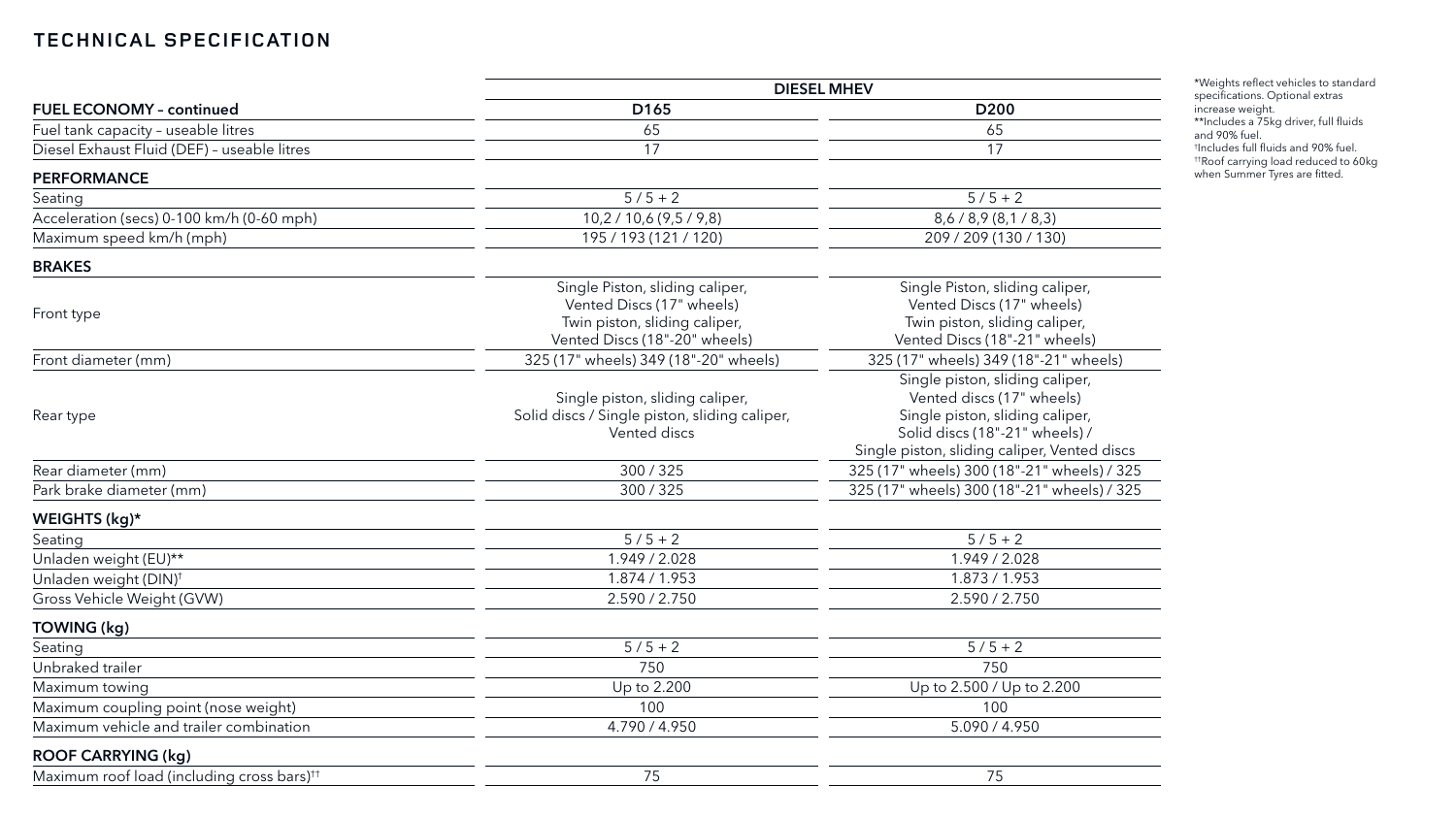|                                        |                                           |         | <b>PETROL</b>         |                         |  |  |
|----------------------------------------|-------------------------------------------|---------|-----------------------|-------------------------|--|--|
| <b>POWERTRAIN</b>                      |                                           |         | <b>P200</b>           | P250                    |  |  |
| Transmission                           |                                           |         | Automatic             | Automatic               |  |  |
| <b>Driveline</b>                       |                                           |         | All Wheel Drive (AWD) | All Wheel Drive (AWD)   |  |  |
| Maximum power (PS / kW / rpm)          |                                           |         | 200 / 147 / 5.500     | 249 / 184 / 5.500       |  |  |
| Maximum torque (Nm / rpm)              |                                           |         | 320 / 1.200-4.000     | 365 / 1.300-4.500       |  |  |
| Capacity (cc)                          |                                           |         | 1.997                 | 1.997                   |  |  |
| No. of cylinders / Valves per cylinder |                                           |         | 4/4                   | 4/4                     |  |  |
| Cylinder layout                        |                                           |         | Transverse            | Transverse              |  |  |
| Bore / stroke (mm)                     |                                           |         | 83/92,29              | 83/92,29                |  |  |
| Compression ratio (:1)                 |                                           |         | $10,5+/-0,5$          | $10,5+/-0,5$            |  |  |
| <b>FUEL ECONOMY*</b>                   |                                           |         |                       |                         |  |  |
| Seating                                |                                           |         | $5/5 + 2$             | $5/5 + 2$               |  |  |
| Consumption                            | Combined                                  | l/100km | From 8,4 / From 8,4   | From $8,4/$ From $8,4$  |  |  |
| $CO2$ Emissions                        | Combined                                  | g/km    | From 195 / From 195   | From 195 / From 195     |  |  |
| Fuel tank capacity - useable litres    |                                           |         | 67                    | 67                      |  |  |
| <b>PERFORMANCE</b>                     |                                           |         |                       |                         |  |  |
| Seating                                |                                           |         | $5/5 + 2$             | $5/5 + 2$               |  |  |
|                                        | Acceleration (secs) 0-100 km/h (0-60 mph) |         | 8,9/9,2(8,3/8,6)      | 7,8/8,1(7,3/7,5)        |  |  |
| Maximum speed km/h (mph)               |                                           |         | 209 / 206 (130 / 128) | 225 / 224 (140 / 139)** |  |  |

\*The figures provided are NEDC calculated from official manufacturer's tests. Figures may vary according to environment and driving style. For comparison purposes only. Real -world figures may differ. \*\*If vehicle is fitted with 18" wheels the top speed will be 221km/h (137mph).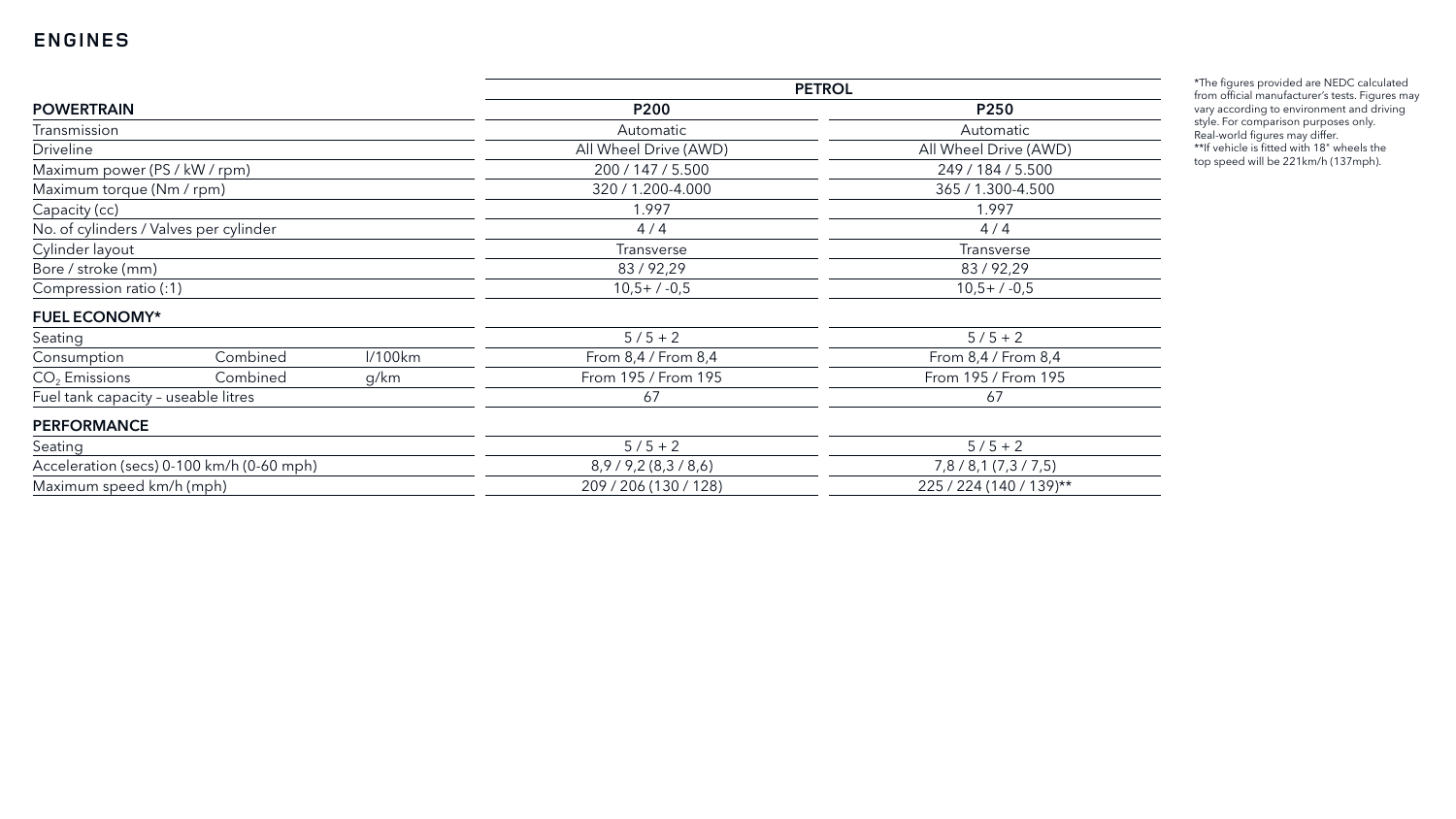|                                                        | <b>PETROL</b>                                                                                                                  |                                                       |  |  |
|--------------------------------------------------------|--------------------------------------------------------------------------------------------------------------------------------|-------------------------------------------------------|--|--|
| <b>BRAKES</b>                                          | <b>P200</b>                                                                                                                    | P250<br>Twin piston, sliding caliper,<br>Vented discs |  |  |
| Front type                                             | Single Piston, sliding caliper,<br>Vented Discs (17" wheels)<br>Twin piston, sliding caliper,<br>Vented Discs (18"-21" wheels) |                                                       |  |  |
| Front diameter (mm)                                    | 325 (17" wheels) 349 (18"-21" wheels)                                                                                          | 349                                                   |  |  |
| Rear type                                              | Single piston, sliding caliper, Solid discs /<br>Single piston, sliding caliper, Vented discs                                  | Single piston, sliding caliper,<br>Vented discs       |  |  |
| Rear diameter (mm)                                     | 300 / 325                                                                                                                      | 325                                                   |  |  |
| Park brake diameter (mm)                               | 300/325                                                                                                                        | 325                                                   |  |  |
| WEIGHTS (kg)*                                          |                                                                                                                                |                                                       |  |  |
| Seating                                                | $5/5 + 2$                                                                                                                      | $5/5 + 2$                                             |  |  |
| Unladen weight (EU)**                                  | 1.869 / 1.947                                                                                                                  | 1.907 / 1.985                                         |  |  |
| Unladen weight (DIN) <sup>+</sup>                      | 1.794 / 1.872                                                                                                                  | 1.832 / 1.910                                         |  |  |
| Gross Vehicle Weight (GVW)                             | 2.550 / 2.700                                                                                                                  | 2.550 / 2.700                                         |  |  |
| TOWING (kg)                                            |                                                                                                                                |                                                       |  |  |
| Seating                                                | $5/5 + 2$                                                                                                                      | $5/5 + 2$                                             |  |  |
| Unbraked trailer                                       | 750                                                                                                                            | 750                                                   |  |  |
| Maximum towing                                         | Up to 2.000                                                                                                                    | Up to 2.000                                           |  |  |
| Maximum coupling point (nose weight)                   | 100                                                                                                                            | 100                                                   |  |  |
| Maximum vehicle and trailer combination                | 4.550 / 4.700                                                                                                                  | 4.550 / 4.700                                         |  |  |
| <b>ROOF CARRYING (kg)</b>                              |                                                                                                                                |                                                       |  |  |
| Maximum roof load (including cross bars) <sup>tt</sup> | 75                                                                                                                             | 75                                                    |  |  |

\*Weights reflect vehicles to standard specifications. Optional extras increase weight.

\*\*Includes a 75kg driver, full fluids

and 90% fuel. † Includes full fluids and 90% fuel. ††Roof carrying load reduced to 60kg when Summer Tyres are fitted.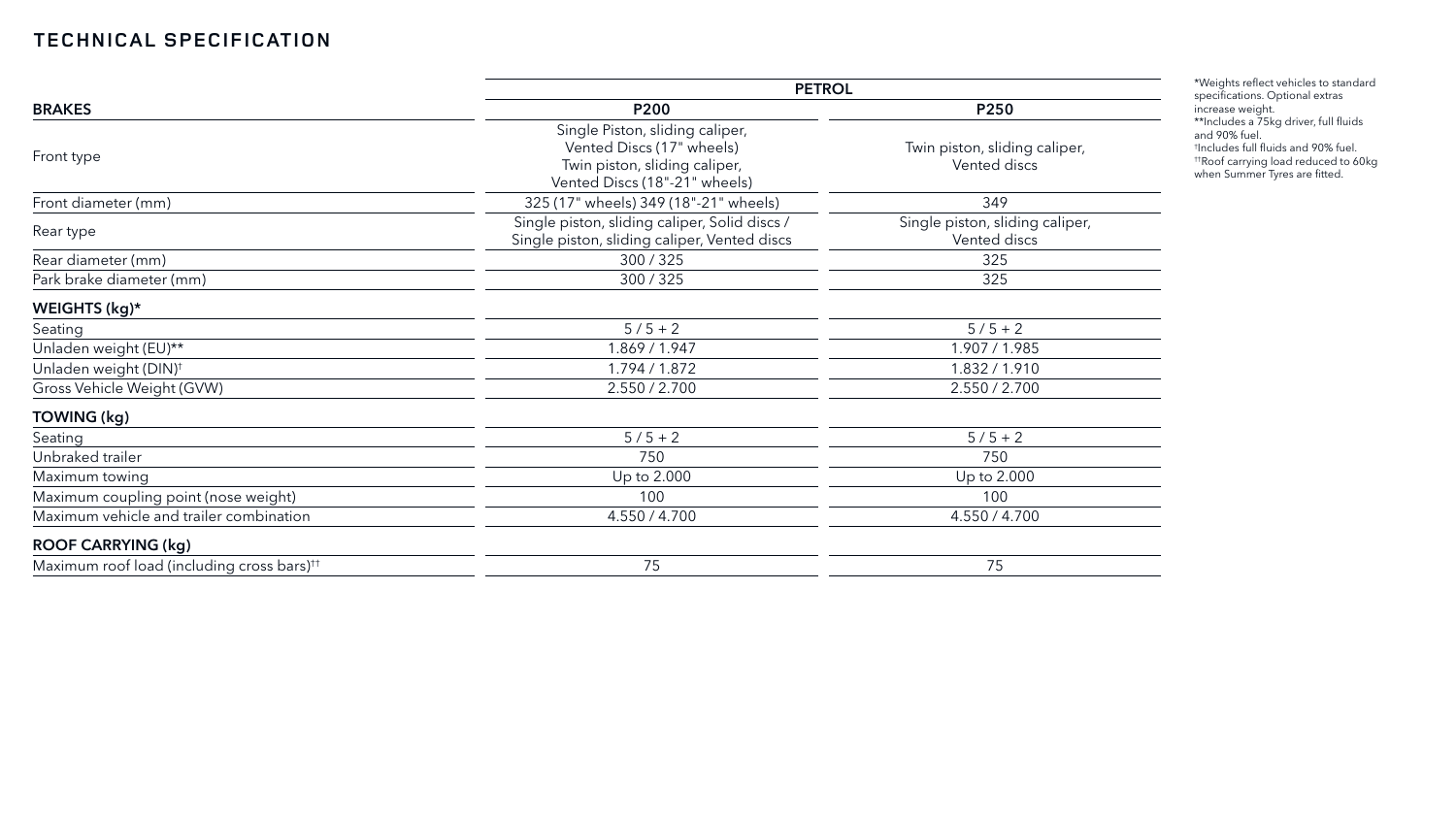|                                        |                                         |                 |                                           |                                                           | <b>PETROL MHEV</b>                                |                                                       |  |
|----------------------------------------|-----------------------------------------|-----------------|-------------------------------------------|-----------------------------------------------------------|---------------------------------------------------|-------------------------------------------------------|--|
| <b>POWERTRAIN</b>                      |                                         | <b>P200</b>     |                                           |                                                           | P250                                              |                                                       |  |
| Mild Hybrid Electric Vehicle (MHEV)    |                                         |                 |                                           | п                                                         |                                                   |                                                       |  |
| Transmission                           |                                         |                 | Automatic                                 |                                                           |                                                   | Automatic                                             |  |
| <b>Driveline</b>                       |                                         |                 | All Wheel Drive (AWD)                     |                                                           |                                                   | All Wheel Drive (AWD)                                 |  |
| Maximum power (PS / kW / rpm)          |                                         |                 |                                           | 200 / 147 / 5.500                                         |                                                   | 249 / 184 / 5.500                                     |  |
| Maximum torque (Nm / rpm)              |                                         |                 | 320 / 1.200-4.000                         |                                                           |                                                   | 365 / 1.300-4.500                                     |  |
| Capacity (cc)                          |                                         |                 |                                           | 1.997                                                     | 1.997                                             |                                                       |  |
| No. of cylinders / Valves per cylinder |                                         |                 |                                           | 4/4                                                       | 4/4                                               |                                                       |  |
| Cylinder layout                        |                                         |                 | Transverse                                |                                                           |                                                   | Transverse                                            |  |
| Bore / stroke (mm)                     |                                         |                 | 83/92,29                                  |                                                           | 83/92,29                                          |                                                       |  |
| Compression ratio (:1)                 |                                         |                 | $10,5+7.0,5$                              |                                                           |                                                   | $10,5+7.0,5$                                          |  |
|                                        | FUEL ECONOMY - NEDC EQUIVALENT (NEDC2)* |                 | <b>CLASS A</b>                            | <b>CLASS B</b>                                            | <b>CLASS A</b>                                    | <b>CLASS B</b>                                        |  |
| Seating                                |                                         |                 |                                           | $5/5 + 2$                                                 |                                                   | $5/5 + 2$                                             |  |
|                                        | Urban                                   | $1/100km$ (mpg) |                                           | $10,4(27,2)$ / $10,5(26,9)$ 10.5 $(26.9)$ / 10.7 $(26.4)$ |                                                   | 10,4 (27,2) / 10,5 (26,9) 10,6 (26,6) / 10,7 (26,4)   |  |
| NEDC <sub>2</sub><br>Consumption       | Extra Urban                             | $1/100km$ (mpg) | $6,3(44,8)$ / 6,4 (44,1)                  | 6.5(43.5)/6.7(42.2)                                       | $6,3(44,8)$ / 6,5 $(43,5)$                        | $6,5(43,5)$ / 6,7 (42,2)                              |  |
|                                        | Combined                                | $1/100km$ (mpg) | 7,8 (36,2) / 7,9 (35,8)                   | 8.0(35.3)/8.1(34.9)                                       | $7,8(36,2)$ / 8,0 (35,3)                          | $8,0(35,3)$ / $8,2(34,4)$                             |  |
|                                        | Urban                                   | g/km            | 234/238                                   | 238/242                                                   | 234/238                                           | 239/243                                               |  |
| NEDC <sub>2</sub><br>$CO2$ Emissions   | Extra Urban                             | g/km            | 143/146                                   | 147/151                                                   | 143/146                                           | 148 / 151                                             |  |
|                                        | Combined                                | g/km            | 176/179                                   | 180/184                                                   | 176/180                                           | 181/185                                               |  |
| <b>FUEL ECONOMY - WLTP**</b>           |                                         |                 |                                           |                                                           |                                                   |                                                       |  |
| Seating                                |                                         |                 |                                           | $5/5 + 2$                                                 |                                                   | $5/5 + 2$                                             |  |
|                                        | Low                                     | l/100km (mpg)   |                                           | 12, 1-12, 9 (23, 3-21, 9) / 12, 4-12, 8 (22, 8-22, 1)     |                                                   | 12, 2-12, 9 (23, 2-21, 9) / 12, 5-12, 8 (22, 6-22, 1) |  |
|                                        | Medium                                  | I/100km (mpg)   |                                           | 9, 0-9, 9 (31, 4-28, 5) / 9, 2-9, 7 (30, 7-29, 1)         | $9,1-9,9(31,0-28,5)$ / $9,4-9,7(30,1-29,1)$       |                                                       |  |
| <b>WLTP</b><br>Consumption             | High                                    | $1/100km$ (mpg) | 7,8-8,5 (36,2-33,2) / 8,0-8,3 (35,3-34,0) |                                                           | 7, 9-8, 6 (35, 8-32, 8) / 8, 1-8, 3 (34, 9-34, 0) |                                                       |  |
|                                        | Extra High                              | $1/100km$ (mpg) |                                           | $9,2-10,1(30,7-28,0)$ / $9,4-9,9(30,1-28,5)$              | $9,4-10,2(30,1-27,7)$ / $9,6-9,9(29,4-28,5)$      |                                                       |  |
|                                        | Combined                                | $1/100km$ (mpg) |                                           | $9,1-10,0$ (31,0-28,2) / 9,3-9,8 (30,4-28,8)              | $9,3-10,0$ (30,4-28,2) / 9,5-9,8 (29,7-28,8)      |                                                       |  |
|                                        | Low                                     | g/km            | 272-292 / 278-289                         |                                                           |                                                   | 275-292 / 281-289                                     |  |
|                                        | Medium                                  | g/km            | 202-222 / 208-219                         |                                                           |                                                   | 205-223 / 211-218                                     |  |
| <b>WLTP</b><br>$CO2$ Emissions         | High                                    | g/km            | 175-192 / 179-187                         |                                                           |                                                   | 178-193 / 182-187                                     |  |
|                                        | Extra High                              | g/km            | 208-228 / 212-223                         |                                                           | 212-230 / 216-223                                 |                                                       |  |
|                                        | Combined                                | g/km            | 205-224 / 210-220                         |                                                           | 208-225 / 213-220                                 |                                                       |  |

■ Standard.

Class A (17", 18" and 20" wheels) Class B (21" wheels)

\*The figures provided are NEDC2 calculated from official manufacturer's WLTP tests in accordance with EU legislation. For comparison purposes only. Real-world figures may differ.  $CO<sub>2</sub>$  and fuel economy figures may vary according to factors such as driving styles, environmental conditions, load, wheel fitment and accessories fitted. NEDC2 are figures calculated using a Government formula from WLTP figures equivalent to what they would have been under the old NEDC test. The correct tax treatment can then be applied. \*\*The figures provided are as a result of official manufacturer's tests in accordance with EU legislation. For comparison purposes only. Real-world figures may differ.  $CO_2$  and fuel economy figures may vary according to factors such as driving styles, environmental conditions, load, wheel fitment and

accessories fitted.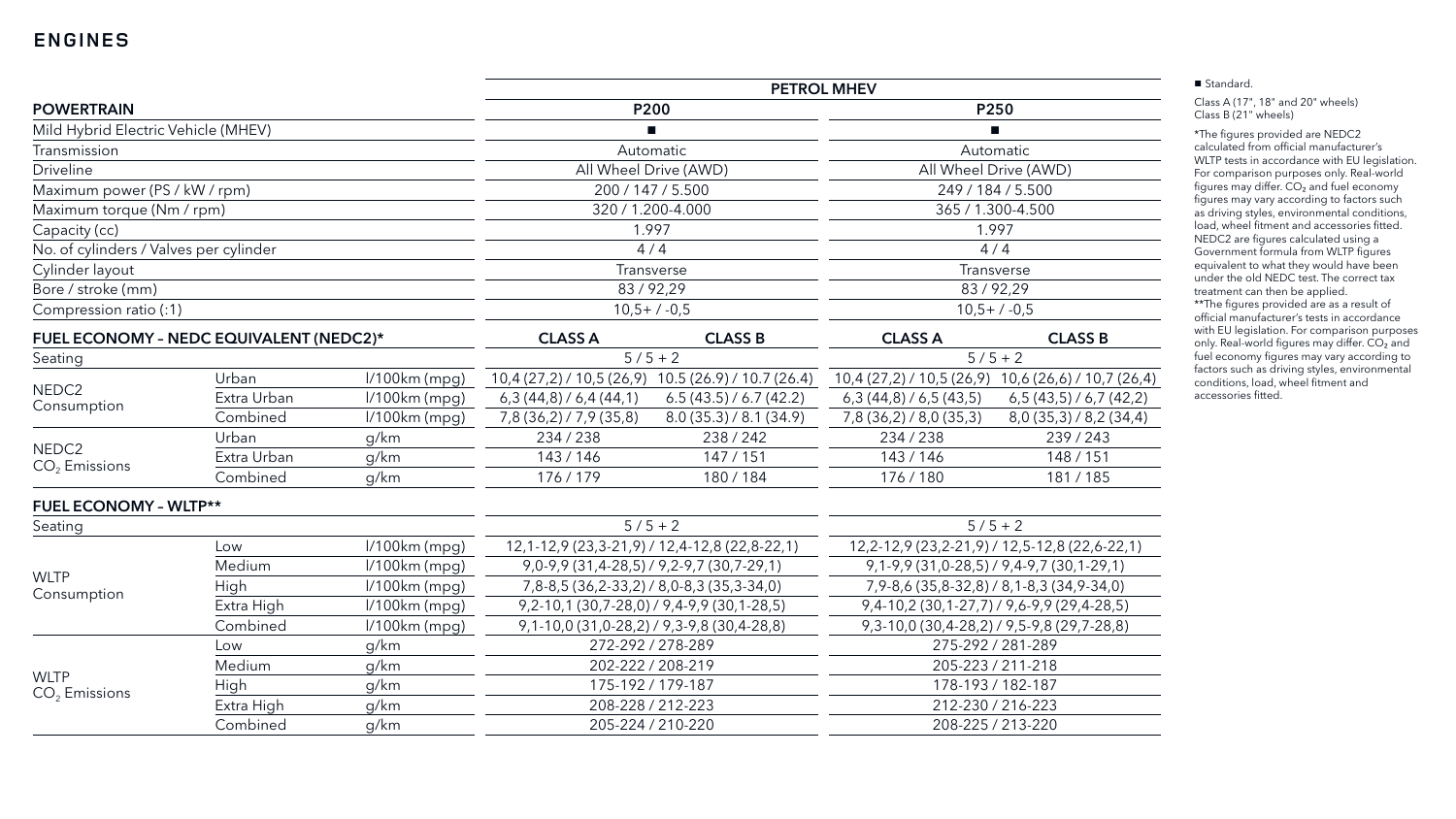|                                                       | <b>PETROL MHEV</b>                                                                                                           |                                                 |  |  |
|-------------------------------------------------------|------------------------------------------------------------------------------------------------------------------------------|-------------------------------------------------|--|--|
| <b>FUEL ECONOMY - continued</b>                       | P200                                                                                                                         | <b>P250</b>                                     |  |  |
| Fuel tank capacity - useable litres                   | 67                                                                                                                           | 67                                              |  |  |
| <b>PERFORMANCE</b>                                    |                                                                                                                              |                                                 |  |  |
| Seating                                               | $5/5 + 2$                                                                                                                    | $5/5 + 2$                                       |  |  |
| Acceleration (secs) 0-100 km/h (0-60 mph)             | 8,9/9,2(8,3/8,6)                                                                                                             | 7,8/8,1(7,3/7,5)                                |  |  |
| Maximum speed km/h (mph)                              | 207 / 206 (129 / 128)                                                                                                        | 225 / 224 (140 / 139)*                          |  |  |
| <b>BRAKES</b>                                         |                                                                                                                              |                                                 |  |  |
| Front type                                            | Single Piston, sliding caliper,<br>Vented Disc (17" wheels)<br>Twin piston, sliding caliper,<br>Vented Disc (18"-21" wheels) | Twin piston, sliding caliper,<br>Vented discs   |  |  |
| Front diameter (mm)                                   | 325 (17" wheels) 349 (18"-21" wheels)                                                                                        | 349                                             |  |  |
| Rear type                                             | Single piston, sliding caliper, Solid discs /<br>Single piston, sliding caliper, Vented discs                                | Single piston, sliding caliper,<br>Vented discs |  |  |
| Rear diameter (mm)                                    | 300/325                                                                                                                      | 325                                             |  |  |
| Park brake diameter (mm)                              | 300/325                                                                                                                      | 325                                             |  |  |
| WEIGHTS (kg)**                                        |                                                                                                                              |                                                 |  |  |
| Seating                                               | $5/5 + 2$                                                                                                                    | $5/5 + 2$                                       |  |  |
| Unladen weight (EU) <sup>+</sup>                      | 1.902 / 1.979                                                                                                                | 1.939 / 2.017                                   |  |  |
| Unladen weight (DIN) <sup>++</sup>                    | 1.827 / 1.904                                                                                                                | 1.864 / 1.942                                   |  |  |
| Gross Vehicle Weight (GVW)                            | 2.550 / 2.700                                                                                                                | 2.550 / 2.700                                   |  |  |
| TOWING (kg)                                           |                                                                                                                              |                                                 |  |  |
| Seating                                               | $5/5 + 2$                                                                                                                    | $5/5 + 2$                                       |  |  |
| Unbraked trailer                                      | 750                                                                                                                          | 750                                             |  |  |
| Maximum towing                                        | Up to 2.000                                                                                                                  | Up to 2.000                                     |  |  |
| Maximum coupling point (nose weight)                  | 100                                                                                                                          | 100                                             |  |  |
| Maximum vehicle and trailer combination               | 4.550 / 4.700                                                                                                                | 4.550 / 4.700                                   |  |  |
| <b>ROOF CARRYING (kg)</b>                             |                                                                                                                              |                                                 |  |  |
| Maximum roof load (including cross bars) <sup>#</sup> | 75                                                                                                                           | 75                                              |  |  |

\*If vehicle is fitted with 18" wheels the top speed will be 221km/h (137mph). \*\*Weights reflect vehicles to standard specifications. Optional extras increase weight. † Includes a 75kg driver, full fluids and 90% fuel.

††Includes full fluids and 90% fuel. ‡ Roof carrying load reduced to 60kg when Summer Tyres are fitted.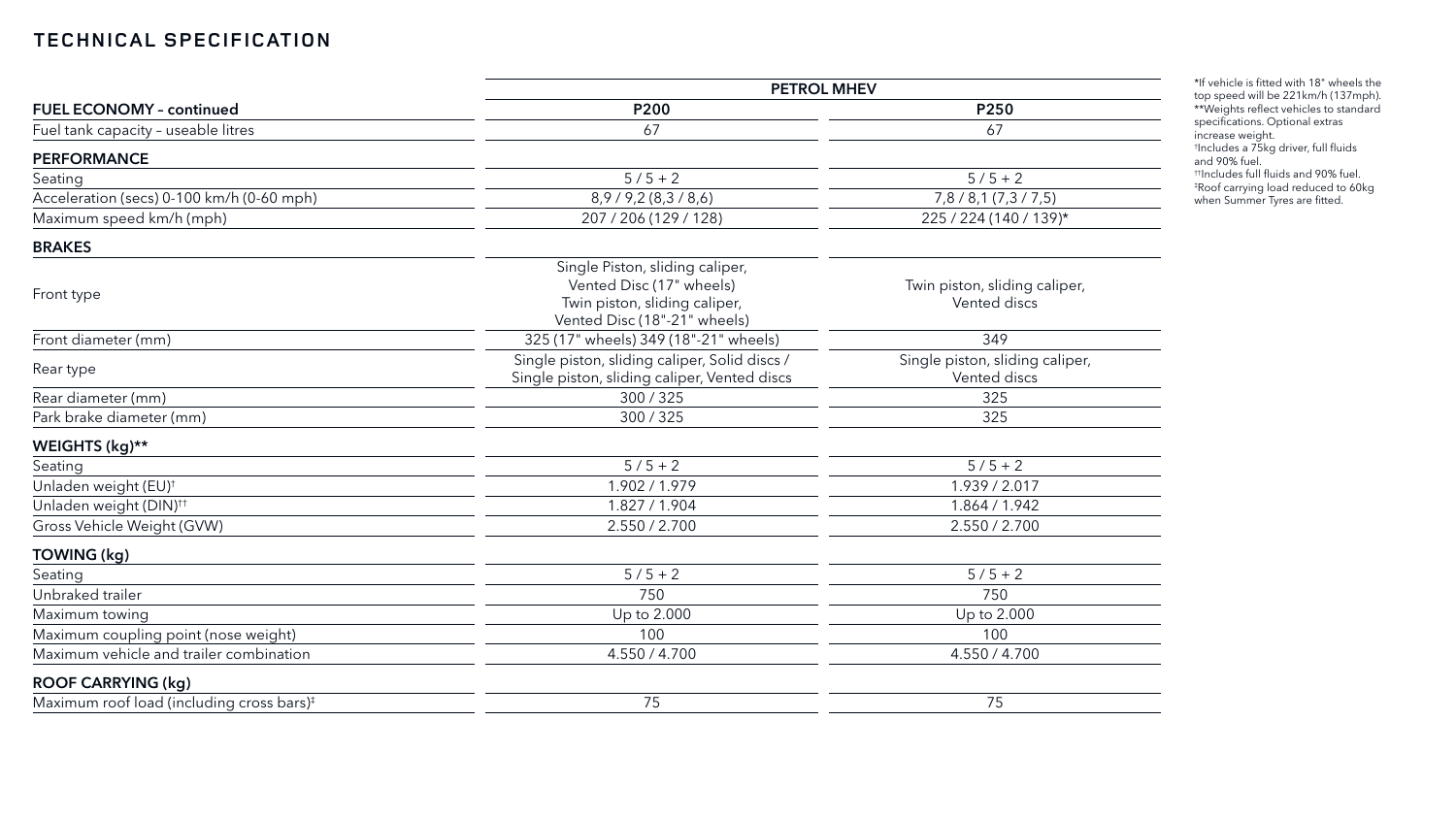|                                         |             |                 |                           | <b>PETROL MHEV</b>                                    |  |
|-----------------------------------------|-------------|-----------------|---------------------------|-------------------------------------------------------|--|
| <b>POWERTRAIN</b>                       |             |                 |                           | P290                                                  |  |
| Mild Hybrid Electric Vehicle (MHEV)     |             |                 | $\mathbf{r}$              |                                                       |  |
| Transmission                            |             |                 | Automatic                 |                                                       |  |
| <b>Driveline</b>                        |             |                 |                           | All Wheel Drive (AWD)                                 |  |
| Maximum power (PS / kW / rpm)           |             |                 |                           | 290 / 213 / 5.500                                     |  |
| Maximum torque (Nm / rpm)               |             |                 |                           | 400 / 1.500-4.500                                     |  |
| Capacity (cc)                           |             |                 |                           | 1.997                                                 |  |
| No. of cylinders / Valves per cylinder  |             |                 |                           | 4/4                                                   |  |
| Cylinder layout                         |             |                 |                           | Transverse                                            |  |
| Bore / stroke (mm)                      |             |                 |                           | 83/92,29                                              |  |
| Compression ratio (:1)                  |             |                 |                           | $9,5+7-0,5$                                           |  |
| FUEL ECONOMY - NEDC EQUIVALENT (NEDC2)* |             | <b>CLASS A</b>  | <b>CLASS B</b>            |                                                       |  |
| Seating                                 |             |                 | $5/5 + 2$                 | $5/5 + 2$                                             |  |
| NEDC <sub>2</sub><br>Consumption        | Urban       | $1/100km$ (mpg) | $9,9(28,5)$ / 10,0 (28,2) | 10,3 (27,4) / 10,4 (27,2)                             |  |
|                                         | Extra Urban | $1/100km$ (mpg) | $6,7(42,2)$ / 6,8 (41,5)  | $6,9(40,9)$ / 6,9 (40,9)                              |  |
|                                         | Combined    | $1/100km$ (mpg) | 7,9(35,8)/7,9(35,8)       | $8,1(34,9)$ / $8,1(34,9)$                             |  |
|                                         | Urban       | g/km            | 225/226                   | 233/235                                               |  |
| NEDC <sub>2</sub><br>$CO2$ Emissions    | Extra Urban | g/km            | 153/153                   | 156/156                                               |  |
|                                         | Combined    | g/km            | 179/180                   | 184 / 185                                             |  |
| <b>FUEL ECONOMY - WLTP**</b>            |             |                 |                           |                                                       |  |
| Seating                                 |             |                 |                           | $5/5 + 2$                                             |  |
|                                         | Low         | $1/100km$ (mpg) |                           | 12, 2-12, 5 (23, 2-22, 6) / 12, 4-12, 6 (22, 8-22, 4) |  |
|                                         | Medium      | l/100km (mpg)   |                           | $9,4-10,0(30,1-28,2)$ / $9,6-10,2(29,4-27,7)$         |  |
| <b>WLTP</b><br>Consumption              | High        | $1/100km$ (mpg) |                           | 7, 9-8, 5 (35, 8-33, 2) / 8, 1-8, 6 (34, 9-32, 8)     |  |
|                                         | Extra High  | $1/100km$ (mpg) |                           | $9,5-10,1(29,7-28,0)$ / $9,6-10,2(29,4-27,7)$         |  |
|                                         | Combined    | $1/100km$ (mpg) |                           | 9, 3-9, 9 (30, 4-28, 5) / 9, 5-10, 0 (29, 7-28, 2)    |  |
|                                         | Low         | g/km            | 276-282 / 279-284         |                                                       |  |
|                                         | Medium      | g/km            | 211-225 / 217-229         |                                                       |  |
| <b>WLTP</b><br>$CO2$ Emissions          | <b>High</b> | g/km            |                           | 178-191 / 182-194                                     |  |
|                                         | Extra High  | g/km            | 213-227 / 217-230         |                                                       |  |
|                                         | Combined    | g/km            | 210-223 / 215-226         |                                                       |  |

■ Standard.

Class A (17", 18" and 20" wheels) Class B (21" wheels)

\*The figures provided are NEDC2 calculated from official manufacturer's WLTP tests in accordance with EU legislation with a fully charged battery. For comparison purposes only. Real-world figures may differ.  $CO<sub>2</sub>$ , fuel economy, energy consumption and range figures may vary according to factors such as driving styles, environmental conditions, load, wheel fitment and accessories fitted. NEDC2 are figures calculated using a Government formula from WLTP figures equivalent to what they would have been under the old NEDC test. The correct tax treatment can then be applied. \*\*The figures provided are as a result of official manufacturer's tests in accordance with EU legislation with a fully charged battery. For comparison purposes only. Realworld figures may differ.  $CO<sub>2</sub>$ , fuel economy, energy consumption and range figures may vary according to factors such as driving styles, environmental conditions, load, wheel fitment, accessories fitted, actual route and battery condition. Range figures are based upon production vehicle over a standardised route.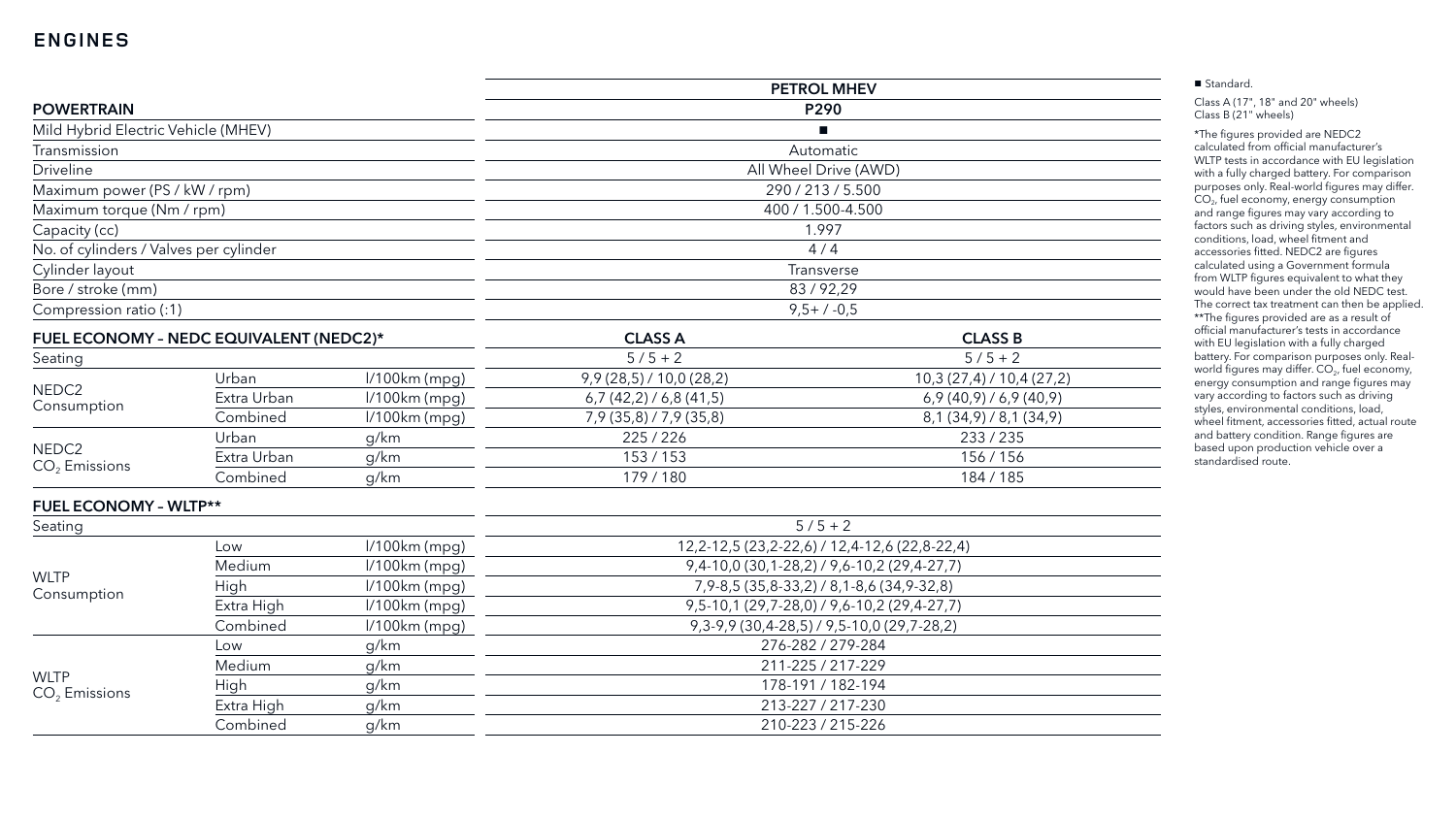|                                                       | <b>PETROL MHEV</b>                           |
|-------------------------------------------------------|----------------------------------------------|
| <b>FUEL ECONOMY - continued</b>                       | P290                                         |
| Fuel tank capacity - useable litres                   | 67                                           |
| <b>PERFORMANCE</b>                                    |                                              |
| Seating                                               | $5/5 + 2$                                    |
| Acceleration (secs) 0-100 km/h (0-60 mph)             | 7,4 / 7,5 (7,0 / 7,1)                        |
| Maximum speed km/h (mph)                              | 233 / 232 (145 / 144)*                       |
| <b>BRAKES</b>                                         |                                              |
| Front type                                            | Twin piston, sliding caliper, Vented discs   |
| Front diameter (mm)                                   | 349                                          |
| Rear type                                             | Single piston, sliding caliper, Vented discs |
| Rear diameter (mm)                                    | 325                                          |
| Park brake diameter (mm)                              | 325                                          |
| WEIGHTS (kg)**                                        |                                              |
| Seating                                               | $5/5 + 2$                                    |
| Unladen weight (EU) <sup>+</sup>                      | 1.957 / 2.036                                |
| Unladen weight (DIN) <sup>++</sup>                    | 1.882 / 1.961                                |
| Gross Vehicle Weight (GVW)                            | 2.570 / 2.720                                |
| <b>TOWING (kg)</b>                                    |                                              |
| Seating                                               | $5/5 + 2$                                    |
| Unbraked trailer                                      | 750                                          |
| Maximum towing                                        | Up to 2.000                                  |
| Maximum coupling point (nose weight)                  | 100                                          |
| Maximum vehicle and trailer combination               | 4.570 / 4.720                                |
| <b>ROOF CARRYING (kg)</b>                             |                                              |
| Maximum roof load (including cross bars) <sup>#</sup> | 75                                           |

\*If vehicle is fitted with 18" wheels the top speed will be 221km/h (137mph). If vehicle is fitted with 21" wheels the top speed will be 231 km/h (143 mph).

\*\*Weights reflect vehicles to standard specifications. Optional extras

increase weight. † Includes a 75kg driver, full fluids and 90% fuel.

††Includes full fluids and 90% fuel. ‡ Roof carrying load reduced to 60kg when Summer Tyres are fitted.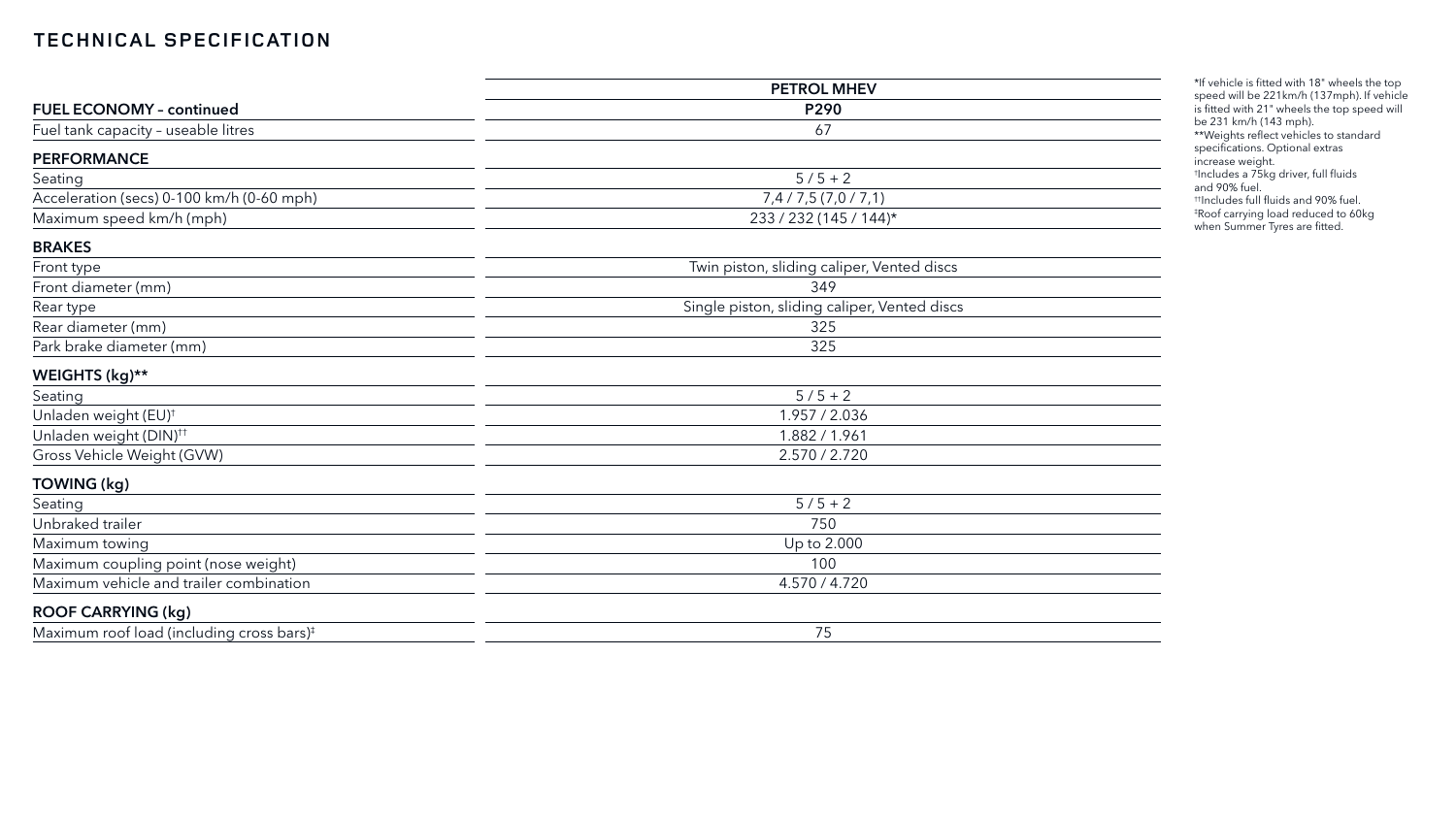|                                          |          |                 | <b>PETROL PHEV</b>         |
|------------------------------------------|----------|-----------------|----------------------------|
| <b>POWERTRAIN</b>                        |          |                 | <b>P300e</b>               |
| Plug-in Hybrid Electric Vehicle (PHEV)   |          |                 | $\blacksquare$             |
| Transmission                             |          |                 | Automatic                  |
| <b>Driveline</b>                         |          |                 | All Wheel Drive (AWD)      |
| Maximum power (PS / kW / rpm)            |          |                 | 309*/227*/5.500*           |
| Maximum torque (Nm / rpm)                |          |                 | 540*/2.000-2.500*          |
| Capacity (cc)                            |          |                 | 1.498                      |
| No. of cylinders / Valves per cylinder   |          |                 | 3/4                        |
| Cylinder layout                          |          |                 | Transverse                 |
| Bore / stroke (mm)                       |          |                 | 83/92,28                   |
| Compression ratio (:1)                   |          |                 | $10,5+7-0,5$               |
| FUEL ECONOMY - NEDC EQUIVALENT (NEDC2)** |          |                 | <b>CLASS A</b>             |
| Seating                                  |          |                 | 5                          |
| NEDC <sub>2</sub><br>Consumption         | Combined | $1/100km$ (mpg) | $\overline{\phantom{0}}$   |
| NEDC <sub>2</sub><br>$CO2$ Emissions     | Combined | g/km            | $\overline{\phantom{0}}$   |
| <b>FUEL ECONOMY - WLTP<sup>+</sup></b>   |          |                 |                            |
| Seating                                  |          |                 | 5                          |
| <b>WLTP</b><br>Consumption               | Combined | $1/100km$ (mpg) | 1,5-1,7 (188,3-166,2)      |
| <b>WLTP</b><br>$CO2$ Emissions           | Combined | g/km            | 34-38                      |
| <b>BATTERY AND CHARGING TIMES</b>        |          |                 |                            |
| Home Charger / Wall box 7kWh             |          |                 | 2 hours 12 minutes to 100% |
| DC Charger 32kWh                         |          |                 | 30 mins to 80%             |
| Domestic Plug 2,3kWh                     |          |                 | 6 hours 42 minutes to 100% |
| Battery capacity Total (Usable) kWh      |          |                 | 15(12,17)                  |
| Charging cable length (m)                |          |                 | 5                          |

■ Standard - Not Available.

Class A (17", 18" and 20" wheels)

\*When combined with electric motor. \*\*The figures provided are NEDC2 calculated from official manufacturer's WLTP tests in accordance with EU legislation with a fully charged battery. For comparison purposes only. Real-world figures may differ. CO 2, fuel economy, energy consumption and range figures may vary according to factors such as driving styles, environmental conditions, load, wheel fitment and accessories fitted. NEDC2 are figures calculated using a Government formula from WLTP figures equivalent to what they would have been under the old NEDC test. The correct tax treatment can then be applied. † The figures provided are as a result of official manufacturer's tests in accordance with EU legislation with a fully charged battery. For comparison purposes only. Real-world figures may differ. CO $_2$ , fuel economy, energy consumption and range figures may vary according to factors such as driving styles, environmental conditions, load, wheel fitment, accessories fitted, actual route and battery condition. Range figures are based upon production vehicle over a standardised route.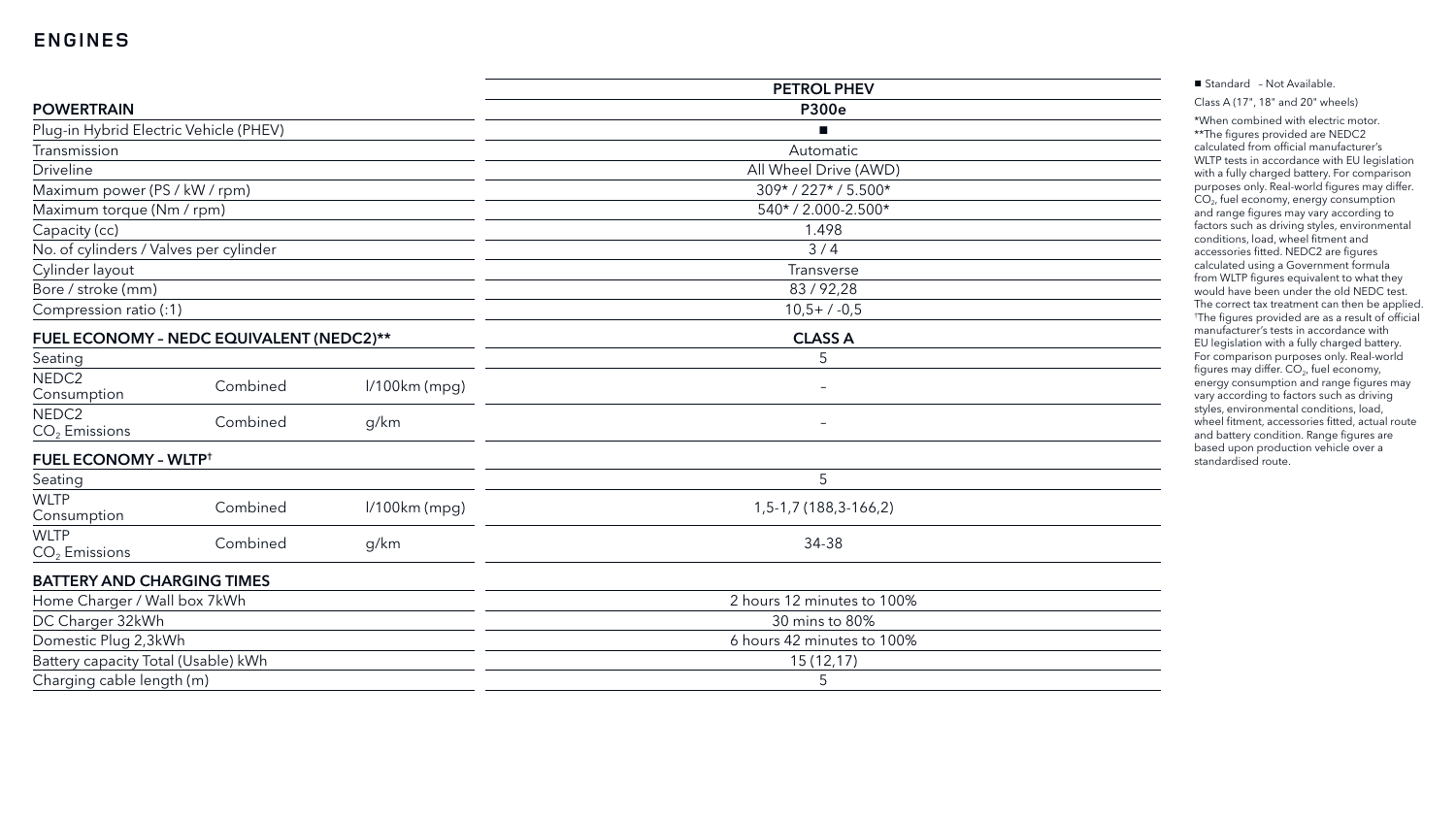|                                                        | PETROL PHEV                                  |
|--------------------------------------------------------|----------------------------------------------|
| <b>FUEL ECONOMY - continued</b>                        | <b>P300e</b>                                 |
| Fuel tank capacity - useable litres                    | 57                                           |
| EV Range Class A Combined (NEDC2) km / miles*          | $-/-$                                        |
| EV Range TEL Combined (WLTP) km / miles**              | 60/37                                        |
| <b>ELECTRIC MOTOR DATA</b>                             |                                              |
| Maximum Power PS (kW)                                  | 109 (80)                                     |
| Maximum Torque (Nm)                                    | 260                                          |
| <b>PERFORMANCE</b>                                     |                                              |
| Seating                                                | 5                                            |
| Acceleration (secs) 0-100 km/h (0-60 mph)              | 6,6(6,2)                                     |
| Maximum speed km/h (mph)                               | 209 (130)                                    |
| <b>BRAKES</b>                                          |                                              |
| Front type                                             | Twin piston, sliding caliper, Vented discs   |
| Front diameter (mm)                                    | 349                                          |
| Rear type                                              | Single piston, sliding caliper, Vented discs |
| Rear diameter (mm)                                     | 325                                          |
| Park brake diameter (mm)                               | 325                                          |
| WEIGHTS (kg) <sup>+</sup>                              |                                              |
| Seating                                                | 5                                            |
| Unladen weight (EU) <sup>++</sup>                      | 2.168                                        |
| Unladen weight (DIN) <sup>#</sup>                      | 2.093                                        |
| Gross Vehicle Weight (GVW)                             | 2.750                                        |
| TOWING (kg)                                            |                                              |
| Seating                                                | 5                                            |
| Unbraked trailer                                       | 750                                          |
| Maximum towing                                         | Up to 1.600                                  |
| Maximum coupling point (nose weight)                   | 100                                          |
| Maximum vehicle and trailer combination                | 4.350                                        |
| <b>ROOF CARRYING (kg)</b>                              |                                              |
| Maximum roof load (including cross bars) <sup>##</sup> | 75                                           |
|                                                        |                                              |

– Not Available.

‡‡Roof carrying load reduced to 60kg when Summer Tyres are fitted.

\*The figures provided are NEDC2 calculated from official manufacturer's WLTP tests in accordance with EU legislation with a fully charged battery. For comparison purposes only. Real-world figures may differ. CO 2, fuel economy, energy consumption and range figures may vary according to factors such as driving styles, environmental conditions, load, wheel fitment and accessories fitted. NEDC2 are figures calculated using a Government formula from WLTP figures equivalent to what they would have been under the old NEDC test. The correct tax treatment can then be applied. \*\*The figures provided are as a result of official manufacturer's tests in accordance with EU legislation with a fully charged battery. For comparison purposes only. Real -world figures may differ. CO $_{\text{2}}$ , fuel economy, energy consumption and range figures may vary according to factors such as driving styles, environmental conditions, load, wheel fitment, accessories fitted, actual route and battery condition. Range figures are based upon production vehicle over a standardised route. † Weights reflect vehicles to standard specifications. Optional extras increase weight. ††Includes a 75kg driver, full fluids

and 90% fuel. ‡ Includes full fluids and 90% fuel.